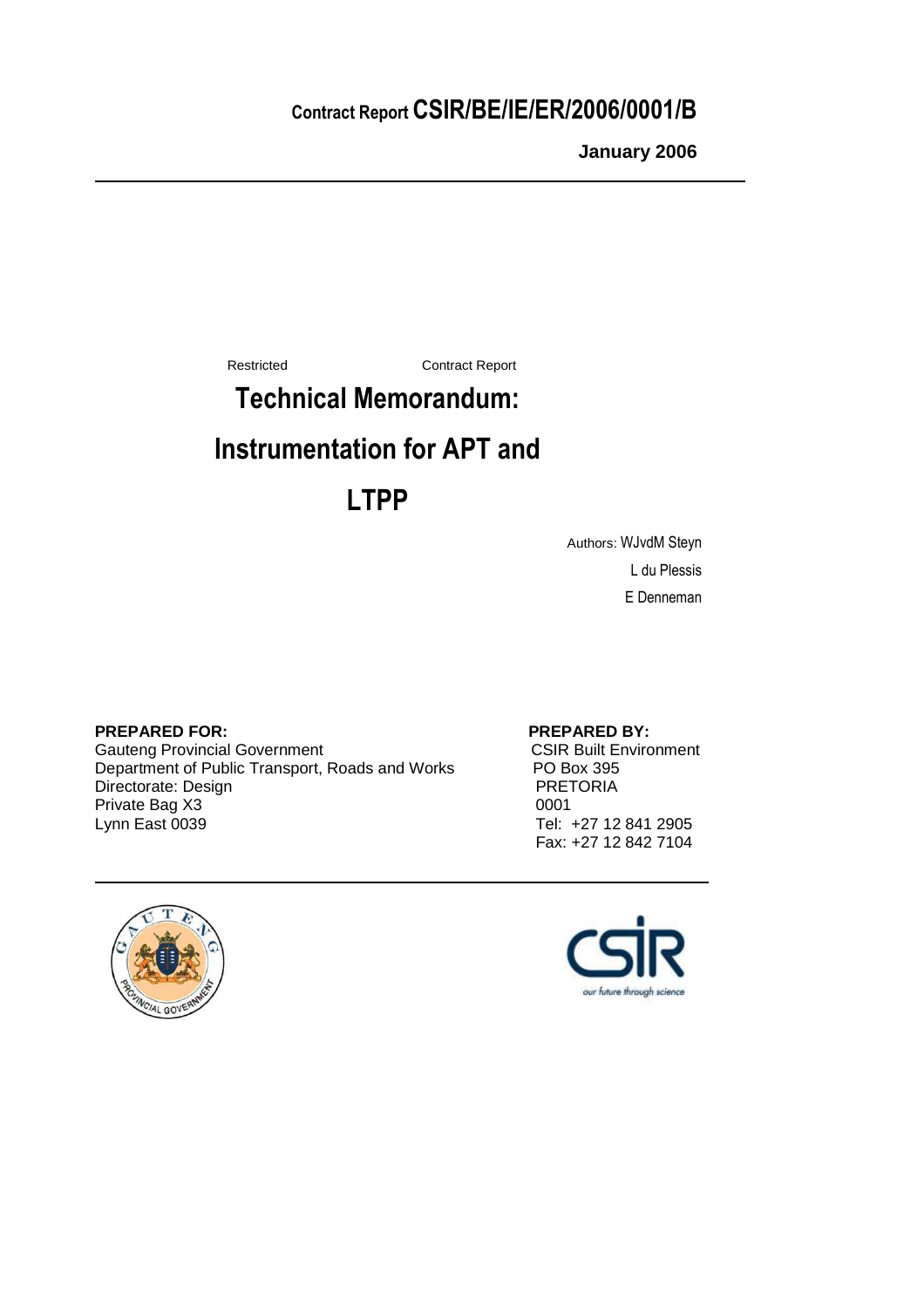|                                                                                               | CSIR/BE/IE/ER/2006/0001/B |  |  |  |  |  |  |
|-----------------------------------------------------------------------------------------------|---------------------------|--|--|--|--|--|--|
| Title: Technical Memorandum: Instrumentation for APT and LTPP.                                |                           |  |  |  |  |  |  |
| <b>Authors:</b> WJvdM Steyn, L du Plessis, E Denneman.                                        |                           |  |  |  |  |  |  |
| Client:<br>Date:<br><b>Client Reference No:</b>                                               | Distribution:             |  |  |  |  |  |  |
| <b>GDPTRW</b><br>January 2006                                                                 |                           |  |  |  |  |  |  |
| <b>Project No: 59E2013</b><br><b>ISBN:</b><br><b>RG:</b> Transport Infrastructure Engineering |                           |  |  |  |  |  |  |

#### **Abstract:**

The GDPTW makes extensive use of instrumentation in their Accelerated Pavement Testing (APT) and Long Term Pavement Performance (LTPP) programmes. In order to remain at the forefront of technology, this project investigates the available technologies to monitor these projects, identifies the most appropriate instruments to measure each of the relevant parameters and makes recommendations regarding instrumentation requirements for the GDPTRW.

This project has been performed in 3 phases. In these phases, the parameters to be monitored on APT and LTPP sections have been identified, appropriate instruments and sensors for monitoring these parameters have been identified, and recommendations made regarding new developments, required upgrading of sensors and instruments for the GDPTRW APT and LTPP programmes.

The following conclusions are drawn:

- There is a large range of potential parameters that can be monitored during APT and LTPP projects. However, the specific parameters required for each project should still be identified to ensure that parameters are not just monitored for the sake of monitoring them. A standard checklist can be used to ensure that relevant parameters are monitored using appropriate sensors and instruments;
- A variety of sensors and instruments exist for monitoring the identified parameters. However, while some of these sensors and instruments provide good data, others require improvements to enable reliable data to be collected consistently for APT and LTPP projects;
- Due to developments in electronics, smaller and improved sensors are constantly being developed. Some of these sensors may be appropriate for APT and LTPP once they are adapted to be used in the specific road material environment;
- There are specific requirements for new or upgraded sensors and instruments for the GDPTRW APT and LTPP programmes that need to be pursued. Some of these are already being addressed, while further research will be required for others.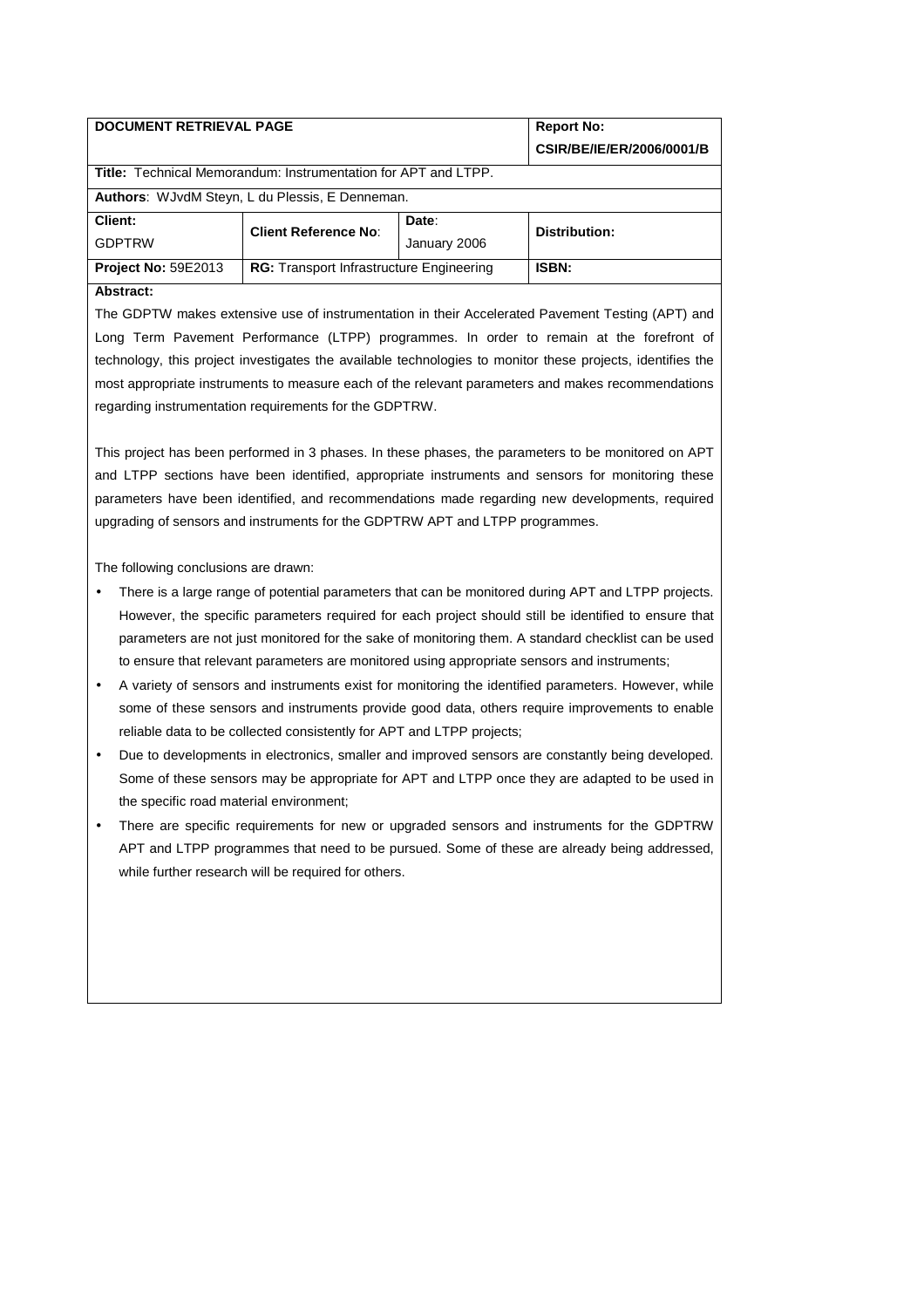| The following recommendations are made:                                                           |                                                                                      |                                                                                       |                           |               |  |  |
|---------------------------------------------------------------------------------------------------|--------------------------------------------------------------------------------------|---------------------------------------------------------------------------------------|---------------------------|---------------|--|--|
|                                                                                                   | The checklist provided for the planning and execution for instrumentation on APT and |                                                                                       |                           |               |  |  |
|                                                                                                   |                                                                                      | LTPP projects should be used to ensure that appropriate parameters are being          |                           |               |  |  |
|                                                                                                   |                                                                                      | monitored using appropriate sensors and instruments;                                  |                           |               |  |  |
|                                                                                                   |                                                                                      |                                                                                       |                           |               |  |  |
|                                                                                                   |                                                                                      | The current suite of sensors and instruments used on the GDPTRW APT and LTPP          |                           |               |  |  |
|                                                                                                   |                                                                                      | projects should be kept, with the focus on upgrading of the following instruments:    |                           |               |  |  |
|                                                                                                   | $\circ$                                                                              | Wireless RSD and profilometer (currently being addressed at CSIR);                    |                           |               |  |  |
|                                                                                                   | $\circ$<br>completed);                                                               | Wireless MDD (to be addressed once wireless RSD and profilometer has been             |                           |               |  |  |
|                                                                                                   | $\circ$                                                                              | Improved in situ moisture measurement sensors / instruments to be procured            |                           |               |  |  |
|                                                                                                   |                                                                                      | (not currently being addressed);                                                      |                           |               |  |  |
|                                                                                                   |                                                                                      | A plan should be developed for a systematic approach towards addressing the potential |                           |               |  |  |
|                                                                                                   |                                                                                      | development of nano- and micro-scale sensors and instruments for the measurement      |                           |               |  |  |
|                                                                                                   |                                                                                      | of stresses, strains, deformations and translations inside pavement layers, and       |                           |               |  |  |
|                                                                                                   |                                                                                      | The development of non-destructive thermography for pavement layer evaluation         |                           |               |  |  |
|                                                                                                   |                                                                                      |                                                                                       |                           |               |  |  |
|                                                                                                   | should be addressed to determine the feasibility of using this technology.           |                                                                                       |                           |               |  |  |
|                                                                                                   |                                                                                      |                                                                                       |                           |               |  |  |
| Keywords: Instrumentation, Accelerated Pavement Testing, Long Term Pavement Performance           |                                                                                      |                                                                                       |                           |               |  |  |
| Proposals for implementation:                                                                     |                                                                                      |                                                                                       |                           |               |  |  |
| It is proposed that the recommendations made in this report be followed to ensure that the GDPTRW |                                                                                      |                                                                                       |                           |               |  |  |
|                                                                                                   |                                                                                      | remains at the forefront regarding instrumentation use in its APT and LTPP work.      |                           |               |  |  |
| <b>Related documents:</b>                                                                         |                                                                                      |                                                                                       |                           |               |  |  |
| None                                                                                              |                                                                                      |                                                                                       |                           |               |  |  |
| Signatures:                                                                                       |                                                                                      |                                                                                       |                           |               |  |  |
|                                                                                                   |                                                                                      |                                                                                       |                           |               |  |  |
|                                                                                                   |                                                                                      |                                                                                       |                           |               |  |  |
|                                                                                                   |                                                                                      |                                                                                       |                           |               |  |  |
| <b>SV Kekwick</b>                                                                                 | <b>SV Kekwick</b>                                                                    | <b>BMJA Verhaeghe</b>                                                                 | H Maree                   | E van Heerden |  |  |
| Technical<br>Review                                                                               | Language editor                                                                      | Competency Area<br>Manager                                                            | <b>Executive Director</b> | Info Centre   |  |  |
|                                                                                                   |                                                                                      |                                                                                       |                           |               |  |  |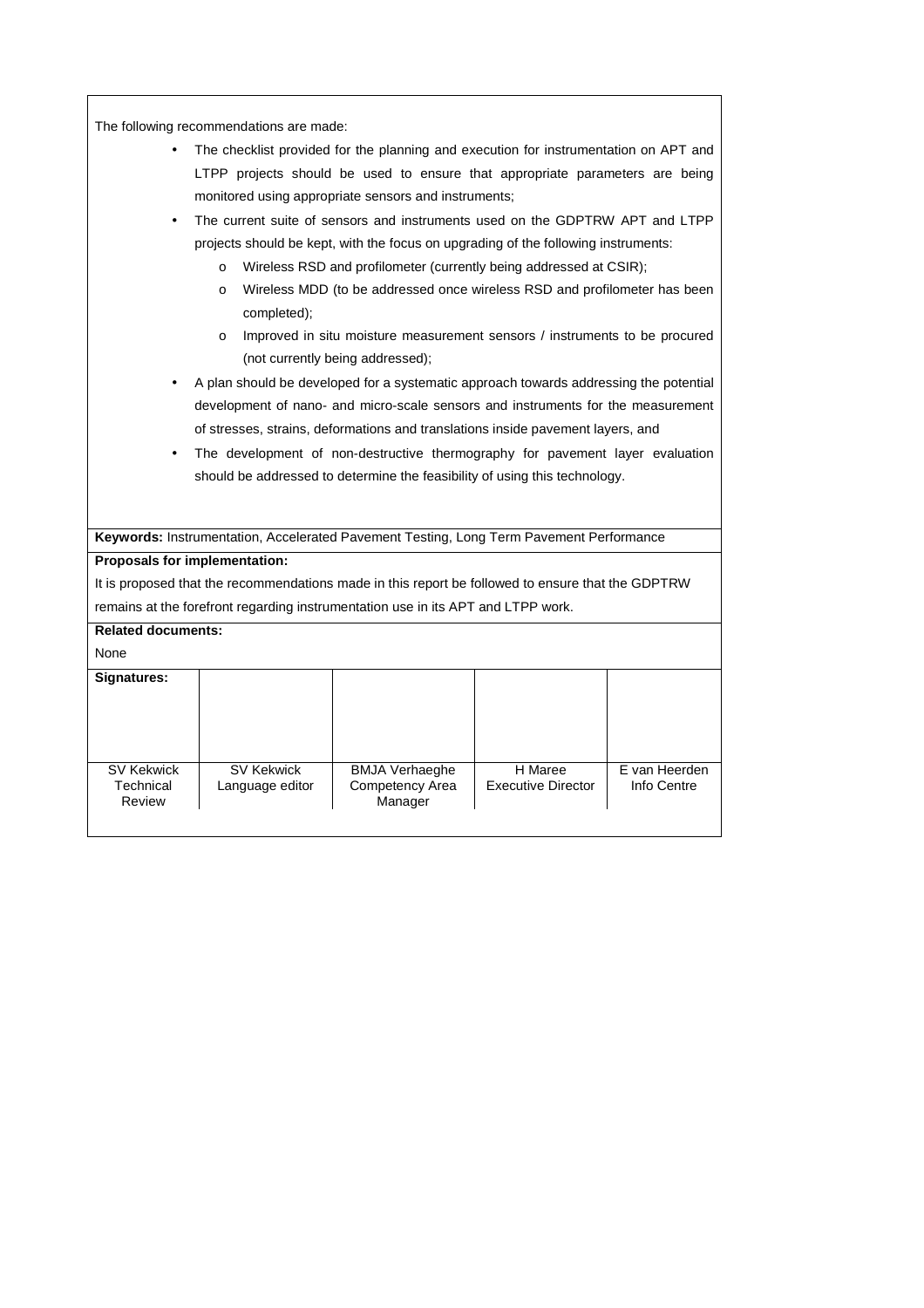### **DISCLAIMER**

The views and opinions expressed in this document are those of the authors and do not necessarily represent the views or policy of CSIR Built Environment.

### **REVIEW STATEMENT**

This report has been reviewed internally at CSIR Built Environment.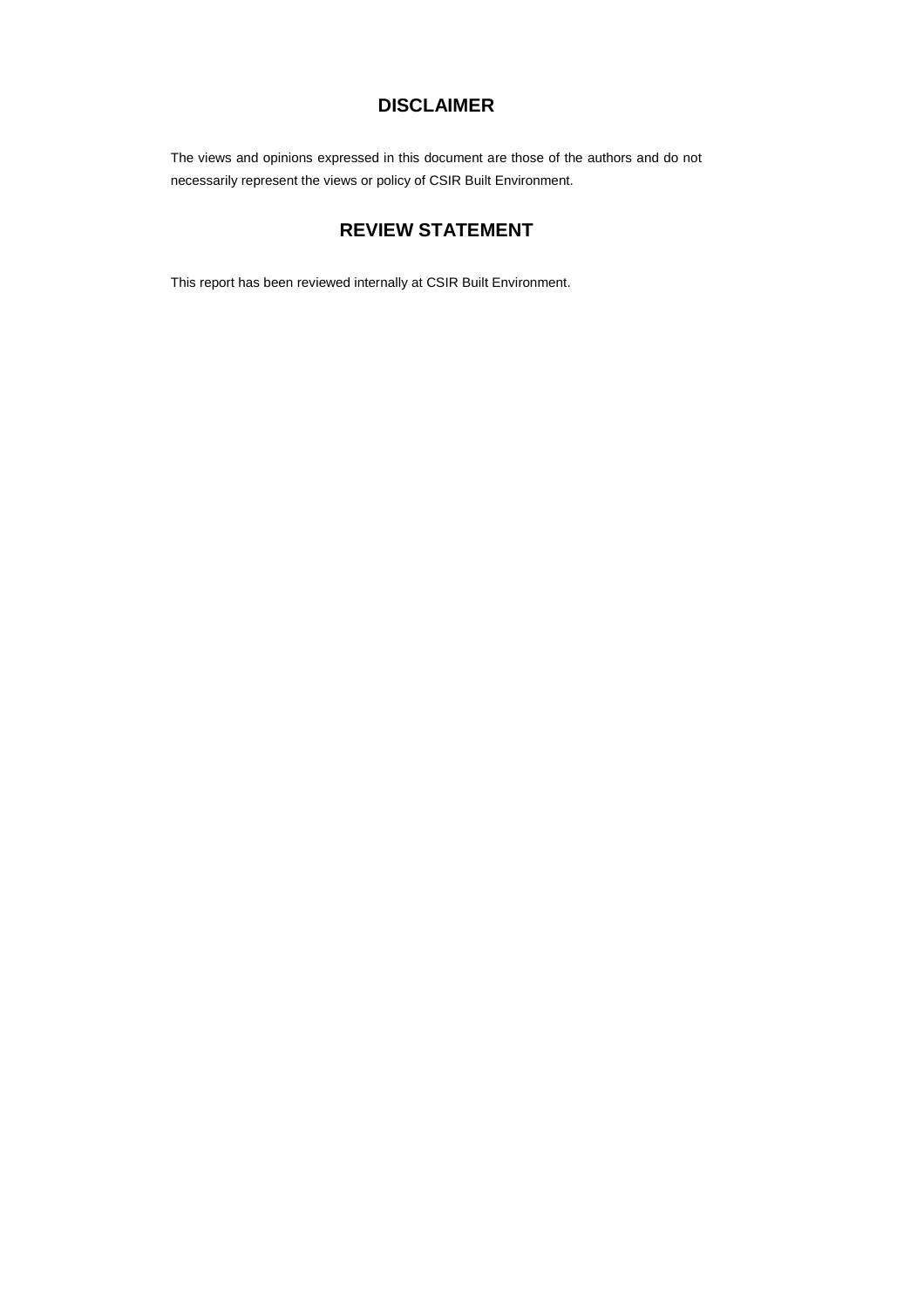### **EXECUTIVE SUMMARY**

The GDPTRW makes extensive use of instrumentation in their Accelerated Pavement Testing (APT) and Long Term Pavement Performance (LTPP) programmes. In order to remain at the forefront of technology, this project investigates the available technologies to monitor these projects, identifies the most appropriate instruments to measure each of the relevant parameters and makes recommendations regarding instrumentation requirements for the GDPTRW.

This project has been performed in 3 phases. In these phases, the parameters to be monitored on APT and LTPP sections have been identified, appropriate instruments and sensors for monitoring these parameters have been identified, and recommendations made regarding new developments, required upgrading of sensors and instruments for the GDPTRW APT and LTPP programmes.

The following conclusions are drawn:

- There is a large range of potential parameters that can be monitored during APT and LTPP projects. However, the specific parameters required for each project should still be identified to ensure that parameters are not just monitored for the sake of monitoring them. A standard checklist can be used to ensure that relevant parameters are monitored using appropriate sensors and instruments;
- A variety of sensors and instruments exist for monitoring the identified parameters. However, while some of these sensors and instruments provide good data, others require improvements to enable reliable data to be collected consistently for APT and LTPP projects;
- Due to developments in electronics, smaller and improved sensors are constantly being developed. Some of these sensors may be appropriate for APT and LTPP once they are adapted to be used in the specific road material environment;
- There are specific requirements for new or upgraded sensors and instruments for the GDPTRW APT and LTPP programmes that need to be pursued. Some of these are already being addressed, while further research will be required for others.

The following recommendations are made:

• The checklist provided for the planning and execution for instrumentation on APT and LTPP projects should be used to ensure that appropriate parameters are being monitored using appropriate sensors and instruments;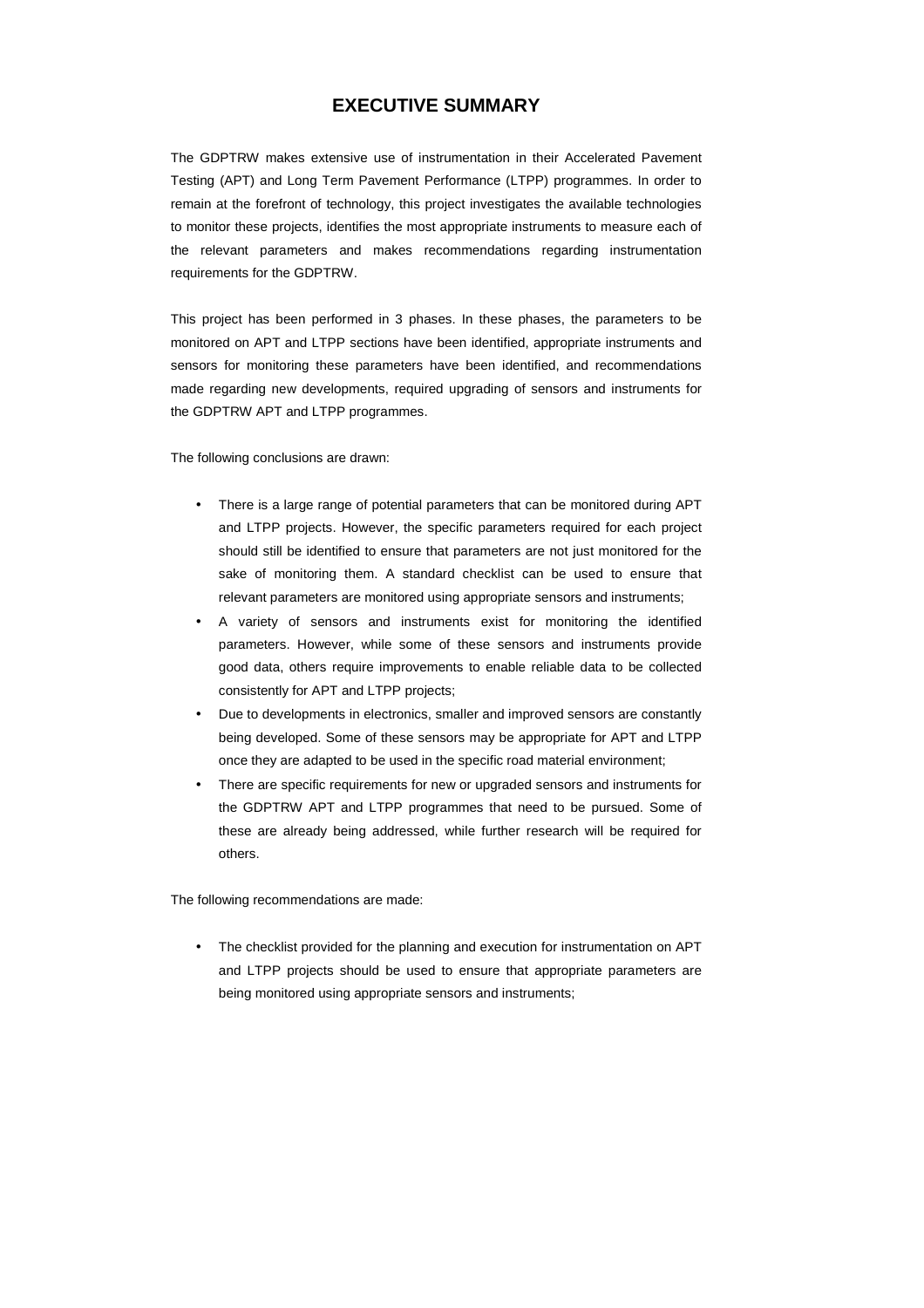- The current suite of sensors and instruments used on the GDPTRW APT and LTPP projects should be kept, with the focus on upgrading of the following instruments:
	- o Wireless RSD and profilometer (currently being addressed at CSIR);
	- o Wireless MDD (to be addressed once wireless RSD and profilometer has been completed);
	- o Improved in situ moisture measurement sensors / instruments to be procured (not currently being addressed);
- A plan should be developed for a systematic approach towards addressing the potential development of nano- and micro-scale sensors and instruments for the measurement of stresses and strains inside pavement layers, and
- The development of non-destructive thermography for pavement layer evaluation should be addressed to determine the feasibility of using this technology.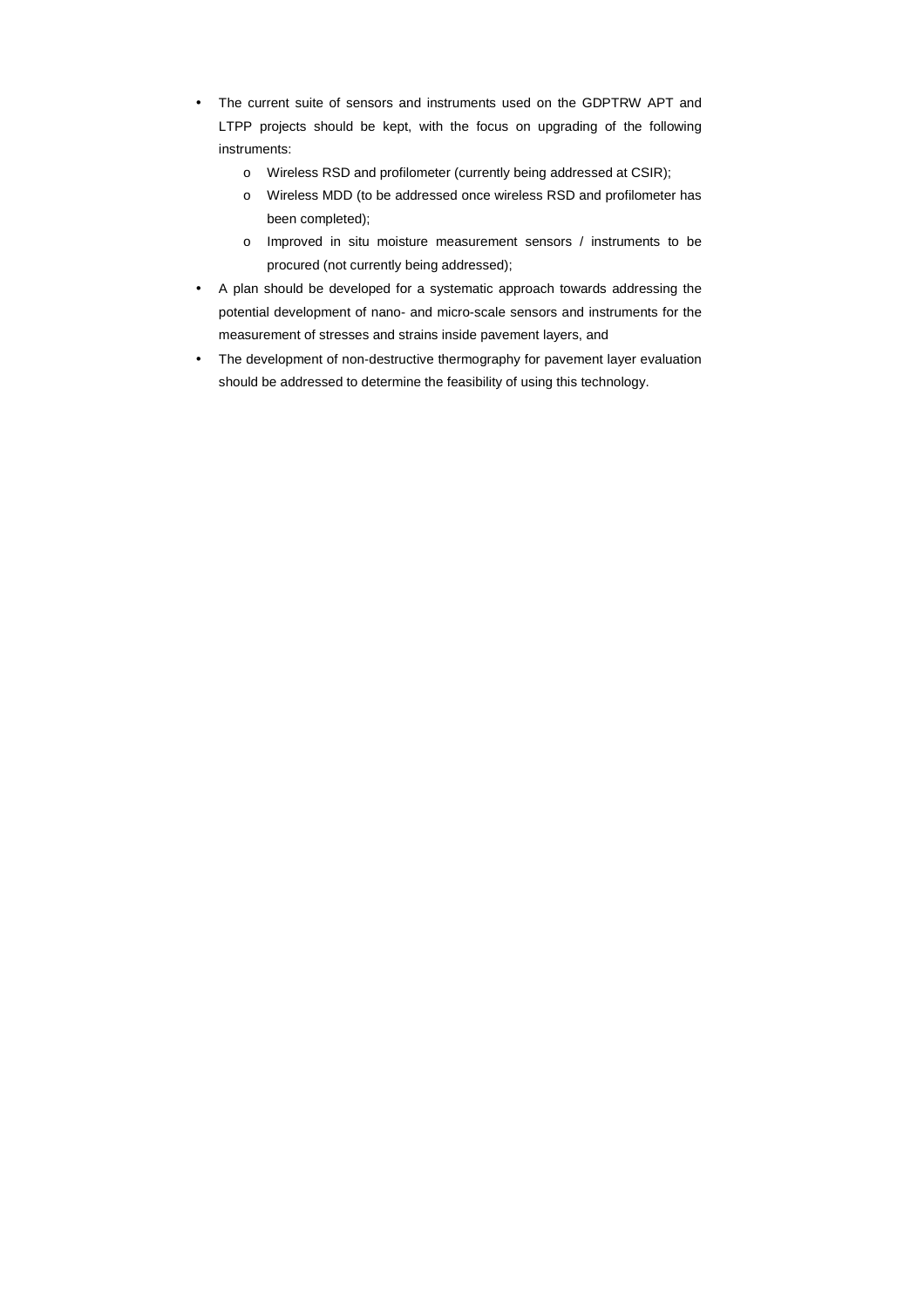## **TABLE OF CONTENTS**

| 1.           |             |  |
|--------------|-------------|--|
|              | 1.1.        |  |
|              | 1.2.        |  |
|              | 1.3.        |  |
|              | 1.4.        |  |
|              | 1.5.        |  |
|              | 1.6.        |  |
| 2.5          |             |  |
|              | 2.1.        |  |
|              | 2.2.        |  |
|              | 2.3.        |  |
|              | 2.4.        |  |
|              | 2.5.        |  |
| 3.           |             |  |
|              | 3.1.        |  |
|              | 3.2.        |  |
|              | 3.3.        |  |
|              | 3.4.        |  |
|              | 3.5.        |  |
|              | 3.6.        |  |
|              | 3.7.        |  |
| $\mathbf{4}$ |             |  |
|              | 4.1.        |  |
|              | 4.2.        |  |
|              | 4.3.        |  |
|              | 4.4         |  |
| 5.           |             |  |
|              | 5.1.        |  |
|              | 5.2.        |  |
| 6.           |             |  |
|              | APPENDIX A. |  |

### **LIST OF TABLES**

|  | Table 1 (continued): Parameters identified to be monitored on APT and LTPP sections. |  |
|--|--------------------------------------------------------------------------------------|--|
|  | Table 2: Sensors and instruments identified to monitor payement parameters.  11      |  |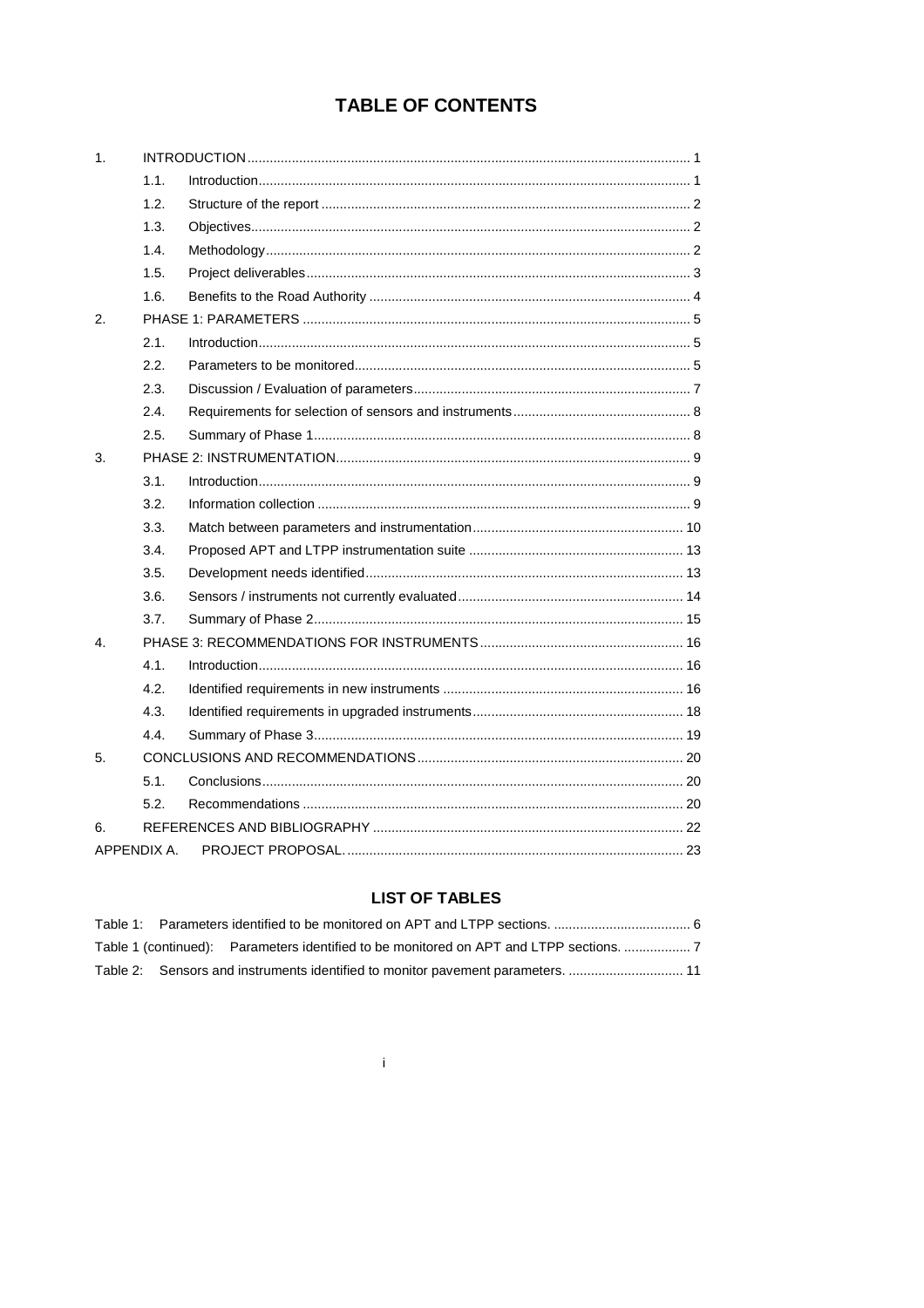### **1.1. Introduction**

The GDPTRW Heavy Vehicle Simulator (HVS) instrumentation is mainly used to measure the following properties of the pavement test section:

- Permanent surface deformation;
- Permanent in-depth deformation
- Elastic surface deflection:
- Elastic in-depth deflection
- Visual deterioration;
- Temperature, and
- Crack development and activity.

Each of the instruments used to measure these properties has been developed for specific use with the HVS and the data acquisition system currently used on the HVS. Most of these instruments have been used successfully over the last 15+ years. The protocols for measurements on the HVS have been adopted for these instruments, and the staff understands them well.

However, the science of measurement and instrumentation is continually evolving in conjunction with developments in electronics, and therefore improved instruments, refined measurements and more effective measurement techniques develop constantly. During the last few years, two significant new developments are the miniaturisation of electronic components and wireless data transfer systems. Both these developments can have a major impact on the way pavement instrumentation is used, as smaller instruments decrease the influence of the sensors on the pavement being studied, while wireless communication improves the reliability and efficiency of the whole system.

Apart from HVS related activities, Long Term Pavement Performance (LTPP) is also receiving increased attention, with most of the GDPTRW HVS test sites also being designated LTPP sites at the completion of the HVS test. As many of the parameters that are monitored on pavements are similar in both study types so that comparisons in performance can be made, LTPP parameters and instrumentation are included in this investigation.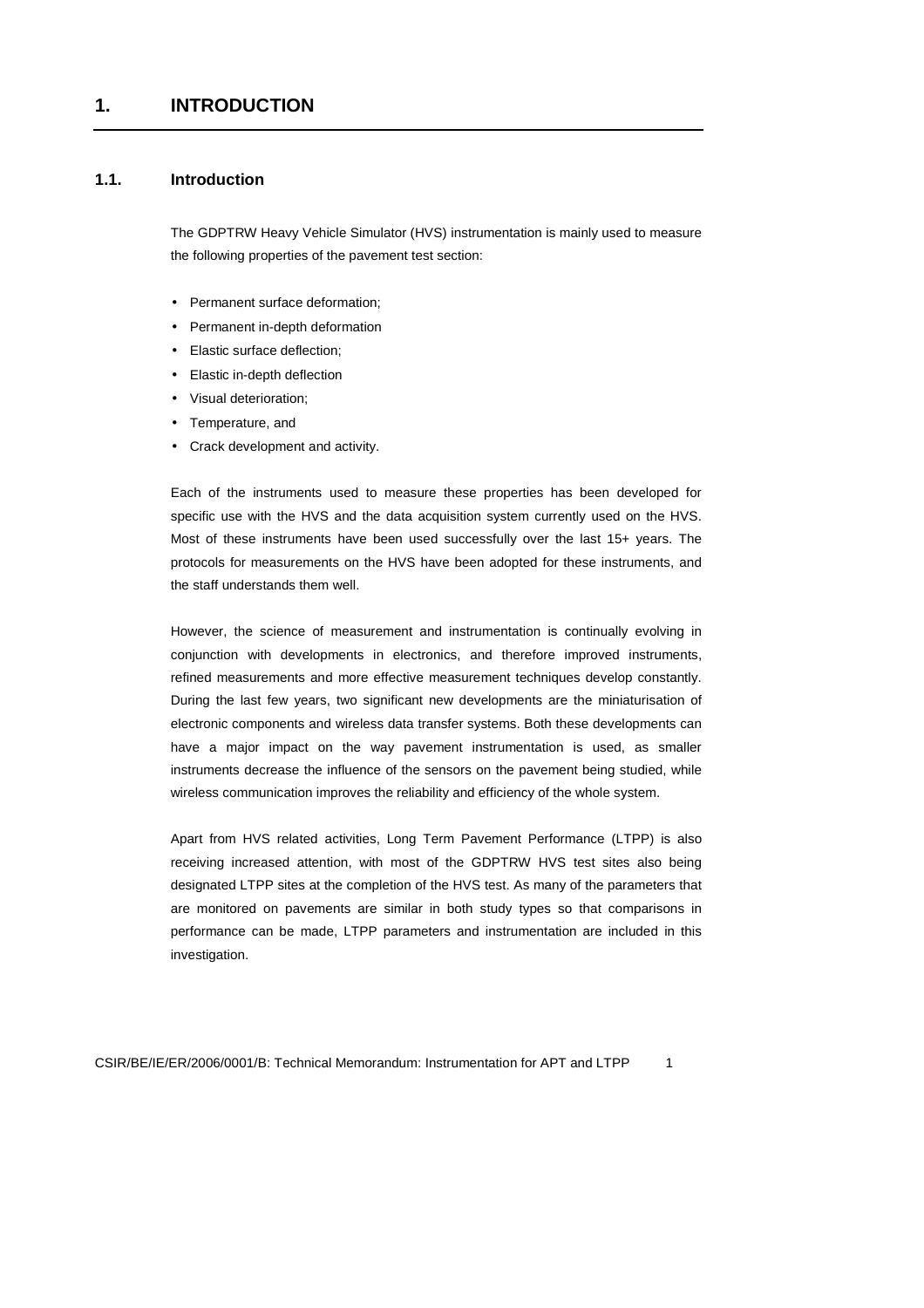This project has been divided into three phases to ensure that each aspect receives adequate focus and attention. The outcome of each phase will influence the methodology of the following phases:

- Evaluation of instrumentation needs;
- Evaluation of current and new instruments, and
- Recommendations for developments and / or procurement of instrumentation.

#### **1.2. Structure of the report**

The report consists of three main sections in which the three phases mentioned are discussed. At the end of each section, a summary and conclusions for the specific phase is provided, with the conclusions and recommendations for the project provided at the end of the report. In accordance with GDPTRW policy, the original project proposal is provided as Appendix A.

### **1.3. Objectives**

The objectives for each of the three phases are described below:

#### **Phase 1: Evaluation of instrumentation needs**

Identify the specific parameters that need to be monitored / measured on APT and LTPP experiments and develop a standard specification for instrumentation and measurements on APT and LTPP test sections.

#### **Phase 2: Evaluation of current and new instruments to meet needs**

Develop a model list of instrumentation for APT and LTPP sites.

#### **Phase 3: Recommendations for developments and / or procurement on instrumentation**

Develop a plan to either procure or develop the required instrumentation where applicable.

Formatted: Bullets and Numbering

#### **1.4. Methodology**

The methodology for each of these three phases is described below: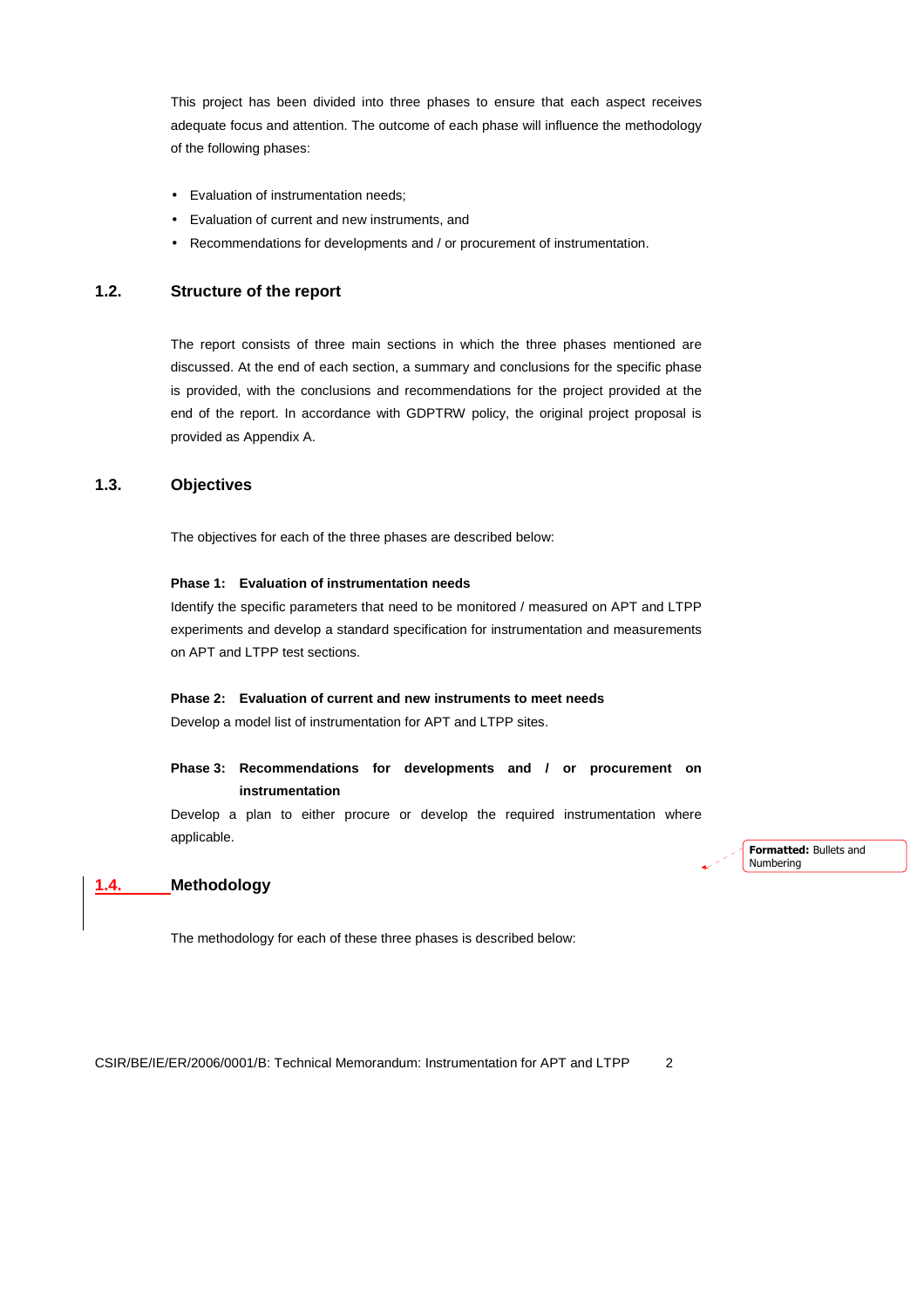#### **Phase 1: Evaluation of instrumentation needs**

- Identifies the specific parameters that need to be monitored / measured on APT and LTPP test sections through an analysis of pavement research needs (literature study, and survey of current international practice);
- Defines the measurement requirement for each of these parameters (i.e. resolution, accuracy, range, etc), and
- Develops a standard specification for instrumentation and measurements on APT and LTPP test sections.

#### **Phase 2: Evaluation of current and new instruments to meet needs**

- Identifies currently available instrumentation, both in South Africa and internationally, to measure the identified parameters (literature study and survey of current international practice);
- Matches the standard specification developed in Phase 1 with this instrumentation to identify the most appropriate instruments for the specific requirements;
- Identifies instances where instruments need to be either upgraded, modified or developed to fulfil the required role, and
- Develops a model list of instrumentation for APT and LTPP test sections.

#### **Phase 3: Recommendations for developments and / or procurement on instrumentation**

- Makes recommendations on the most appropriate suite of instruments for APT and LTPP studies;
- Provides guidelines on the availability and requirements for development of instruments, and
- Develops a plan to either procure or develop the required instrumentation where applicable.

#### **1.5. Project deliverables**

The deliverables for each of the three phases are defined below. Although the deliverables are provided as three specific deliverables (one for each phase of the project), these deliverables are combined in this report to provide an integrated deliverable to the project.

#### **Phase 1: Evaluation of instrumentation needs**

A standard specification for instrumentation and measurements on APT and LTPP experiments, including the specific parameters that need to be monitored / measured and

CSIR/BE/IE/ER/2006/0001/B: Technical Memorandum: Instrumentation for APT and LTPP 3

Formatted: Bullets and Numbering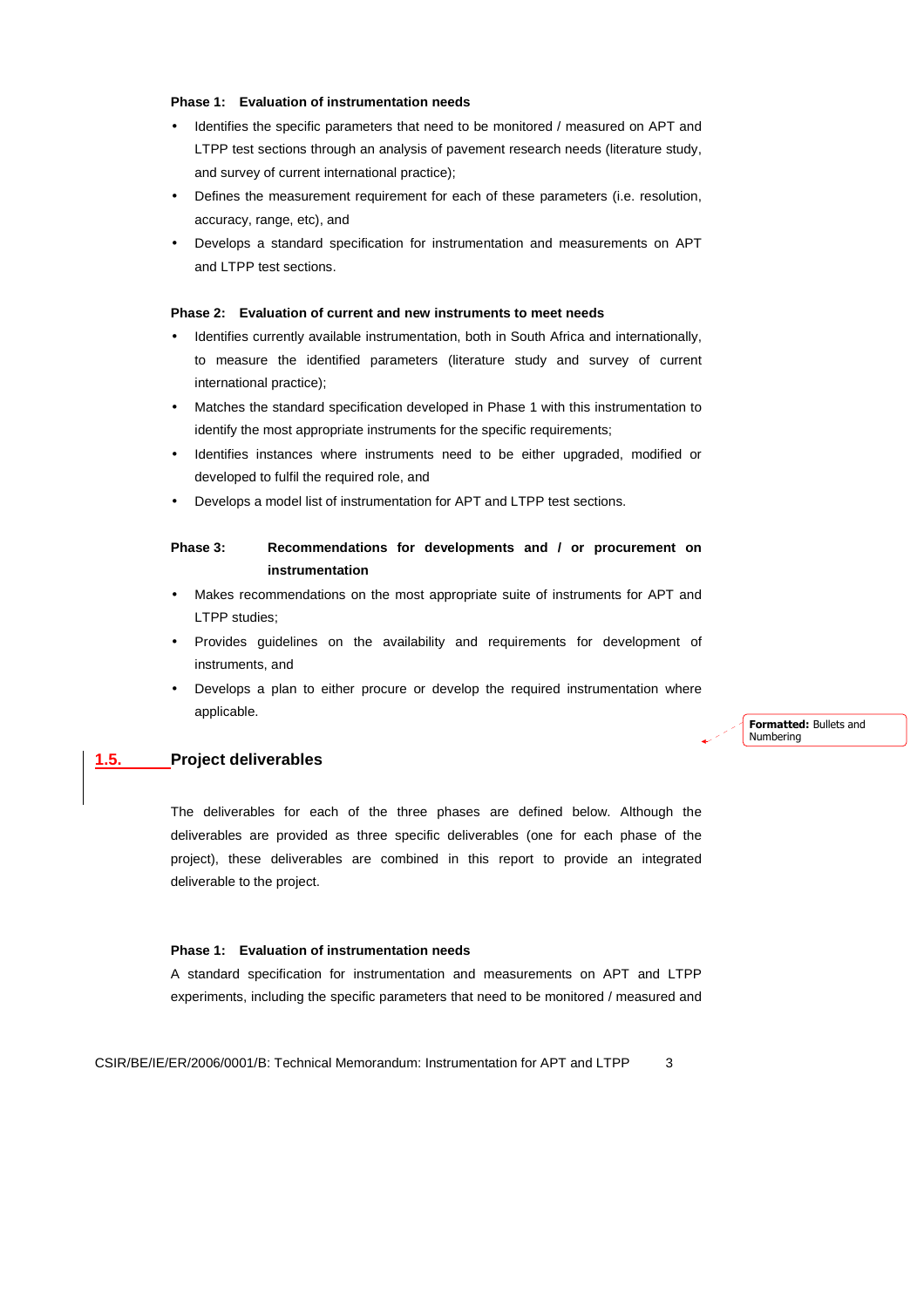the measurement requirements for each of these parameters (i.e. resolution, accuracy, range, etc).

#### **Phase 2: Evaluation of current and new instruments to meet needs**

A model list of instrumentation for APT and LTPP experiments.

### **Phase 3: Recommendations for developments and / or procurement on instrumentation**

Recommendations on the most appropriate suite of instruments for APT and LTPP experiments, including guidelines on the availability and requirements for development of instruments.

#### **1.6. Benefits to the Road Authority**

The data obtained from an APT or LTPP section is probably the most important aspect in the pavement behaviour evaluation. These data are used to develop an understanding of the pavement behaviour, develop models and serve as input data for various analysis design processes.

Although current data generally provide good information for these processes, it is necessary to ensure that the data collection process is effective, economical and accurate, whilst opportunities should be sought to identify new systems that can be used to improve pavement design techniques. The outcome of this project will enable Road Authorities to better understand the quality of the data obtained from the HVS/LTPP programme, as well as potential enhancements to this data through the use of improved sensors and instruments.

HVS and LTPP projects represent major investments. The overall benefit of this study will be that data will be gathered more cost effectively and reliably, leading to a better understanding of the risk associated with various pavement structures. This should assist Road Authorities to improve the overall management of its assets.

Formatted: Bullets and Numbering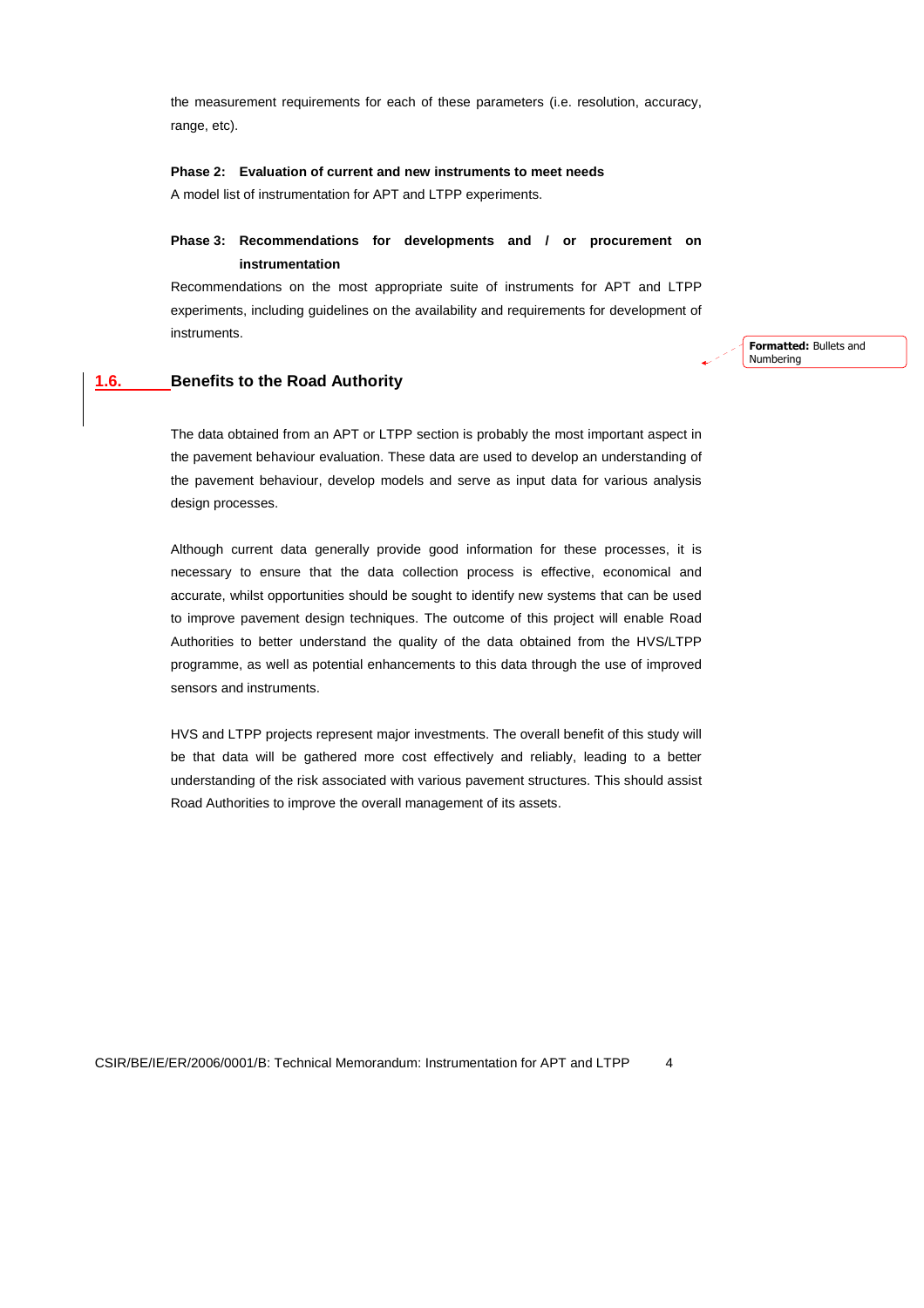### **2.1. Introduction**

The objective of Phase 1 is to identify the specific parameters that need to be monitored / measured on APT and LTPP test sections and to develop a standard specification for instrumentation and measurements on these experiments.

Phase 1 of the project focuses on the potential parameters that may be measured, and not on the instruments used. The list of parameters has been circulated for review by practitioners to ensure that all relevant parameters have been identified. As part of the investigation the typical accuracy and range that would be expected for each of these parameters are shown. In order to ensure that important parameters are not neglected, previous studies have also been reviewed in this phase of the project. The most important is the study conducted into the status of APT internationally (Hugo and Epps Martin, 2004).

#### **2.2. Parameters to be monitored**

The investigation identified appropriate parameters that can be monitored on APT and LTPP test sections. These are shown in Table 1 together with their relevance to APT, LTPP or both, and the typical accuracy and range for values. All potential parameters were considered, including environment, materials, pavement structure and traffic / load.

It is important to realise that the information in Table 1 focuses on those parameters that can potentially be monitored, and not only those that are currently monitored. Recommendations regarding the current parameters being monitored and any new parameters that should be included in the GDPTRW APT / LTPP monitoring programme are made in Section 4 of this report.

The Data Acquisition System (DAS) to be used when any of the parameters are being measured is specifically excluded from this initial phase of the study, as it is believed that the most appropriate DAS for a specific instrument should be used.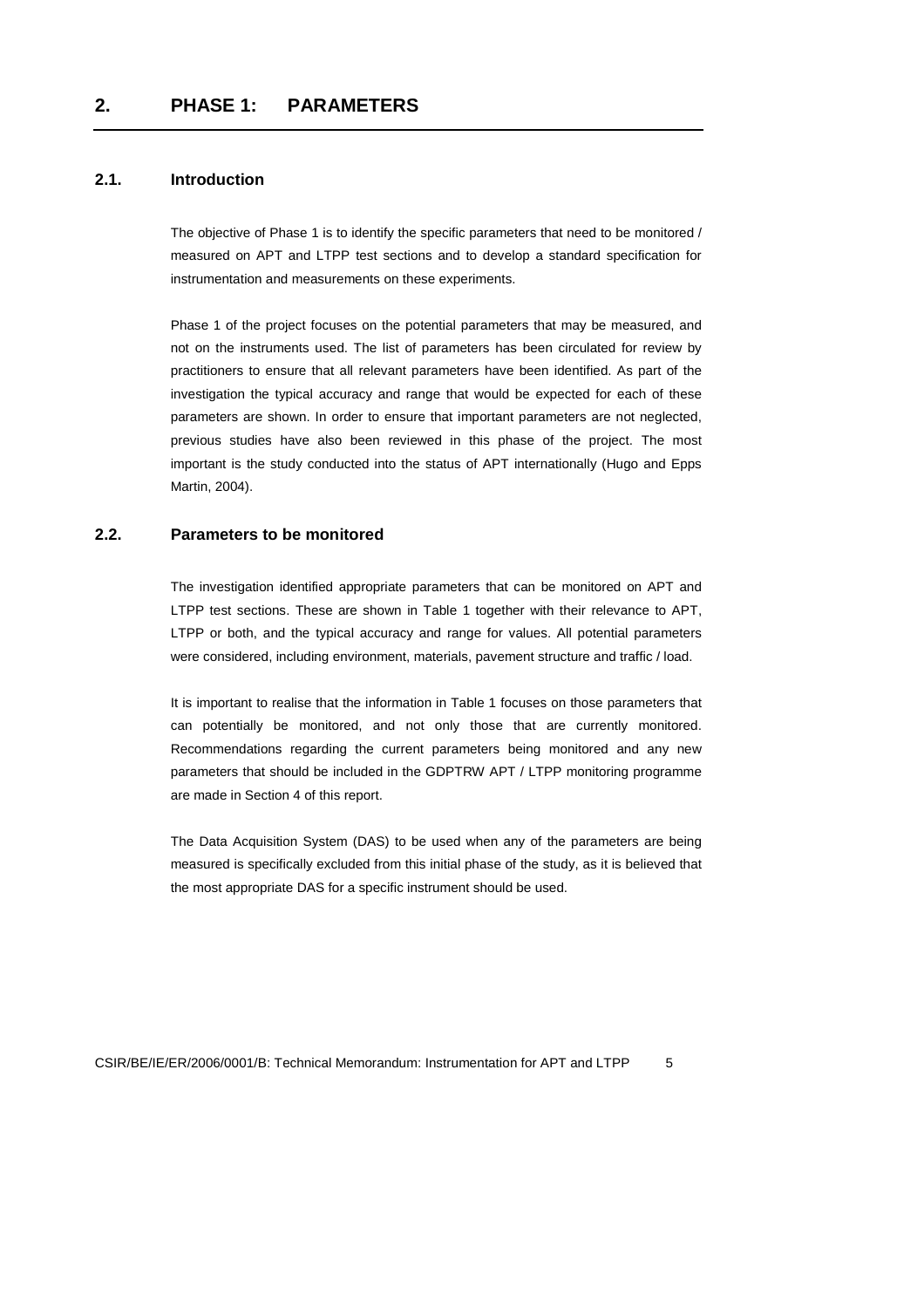| <b>PARAMETER</b>                                                             | APT | <b>LTPP</b>                          | <b>ACCURACY</b>                  | <b>RANGE</b>                                      |
|------------------------------------------------------------------------------|-----|--------------------------------------|----------------------------------|---------------------------------------------------|
|                                                                              |     | <b>ENVIRONMENTAL PARAMETERS</b>      |                                  |                                                   |
| Temperature                                                                  |     |                                      | ±0.5C                            | -5℃ to 70℃                                        |
| air, surface, in-depth                                                       | x   | x                                    |                                  |                                                   |
| Humidity / Moisture                                                          |     |                                      | ±1%                              |                                                   |
| air, surface, in-depth                                                       | x   | x                                    |                                  | 0% to 100%                                        |
| Rainfall                                                                     | X   | X                                    | $±1$ mm                          | <b>NA</b>                                         |
| Wind direction and speed                                                     | x   |                                      | $±1^\circ$ ; ±1 m/s              | <b>NA</b>                                         |
| Solar radiation (irradiance)                                                 | x   |                                      | ±10 W/m <sup>2</sup>             | $0$ to<br>$\mathbf{1}$<br>000<br>W/m <sup>2</sup> |
| <b>Artificial wetting</b>                                                    | x   |                                      | $±1$ mm                          | <b>NA</b>                                         |
|                                                                              |     | <b>MATERIALS RELATED PARAMETERS</b>  |                                  |                                                   |
| In situ strength (DCP)                                                       | х   | x                                    | $±0.1$ mm/blow                   | <b>NA</b>                                         |
| In situ density                                                              | x   | x                                    | $±5$ kg/m <sup>3</sup>           | <b>NA</b>                                         |
| In situ moisture content                                                     | x   | x                                    | ±5%                              | 0 to 100 %                                        |
| Suction / Permeability                                                       | X   | x                                    |                                  |                                                   |
| Stiffness (field measured)                                                   | X   | x                                    | In accordance with standard      |                                                   |
| Standard engineering and materials                                           |     |                                      | test methods <sup>1</sup>        |                                                   |
| properties - laboratory tests <sup>1</sup>                                   | x   | X                                    |                                  |                                                   |
| Coefficient of thermal expansion                                             | X   |                                      | $10^{-5}$<br>0.1<br>x<br>mm/mm/C | 0.6<br>1.5<br>to<br>$x10^{-5}$<br>mm/mm/°C        |
|                                                                              |     | <b>PAVEMENT STRUCTURE PARAMETERS</b> |                                  |                                                   |
| Permanent<br>surface<br>in-depth<br>and<br>deformation                       | x   | x                                    | $±0.1$ mm                        | 0 to 50 mm                                        |
| Elastic surface and in-depth deflection                                      | x   | x                                    | $±0.01$ mm                       | $0$ to $5$ mm                                     |
| Concrete shrinkage                                                           | X   |                                      | $±0.1$ mm                        | $0$ to $5$ mm                                     |
| Concrete creep                                                               | x   |                                      | $±0.1$ mm                        | $0$ to $5$ mm                                     |
| Crack / joint width                                                          | X   | x                                    | $±0.1$ mm                        | $0$ to 5 mm                                       |
| Crack / joint activity / movement / joint<br>faulting (before being visible) | x   | x                                    | $±0.1$ mm                        | $0$ to 5 mm                                       |
| Visual condition                                                             | x   | x                                    | <b>NA</b>                        | <b>NA</b>                                         |
| Water table                                                                  | x   | x                                    | ±0.1 m                           | $0$ to $2m$                                       |
| <b>Material loss</b>                                                         |     | x                                    | $±1.0$ mm                        | 1 to 50 mm                                        |
| Surface texture                                                              | х   | x                                    | $±0.01$ mm                       | <b>NA</b>                                         |
| Riding quality                                                               |     | x                                    | $±1$ mm/m IRI                    | 1 to 16 $mm/m$<br><b>IRI</b>                      |
| Dust / spray                                                                 |     | x                                    | $± 5%$ opacity                   | 0 to 100 %                                        |
| In situ stress                                                               | x   | x                                    | $±0.01$ kPa                      | <b>NA</b>                                         |
| In situ strain                                                               | x   | x                                    | $±100 \mu\epsilon$               | <b>NA</b>                                         |

### **Table 1: Parameters identified to be monitored on APT and LTPP sections.**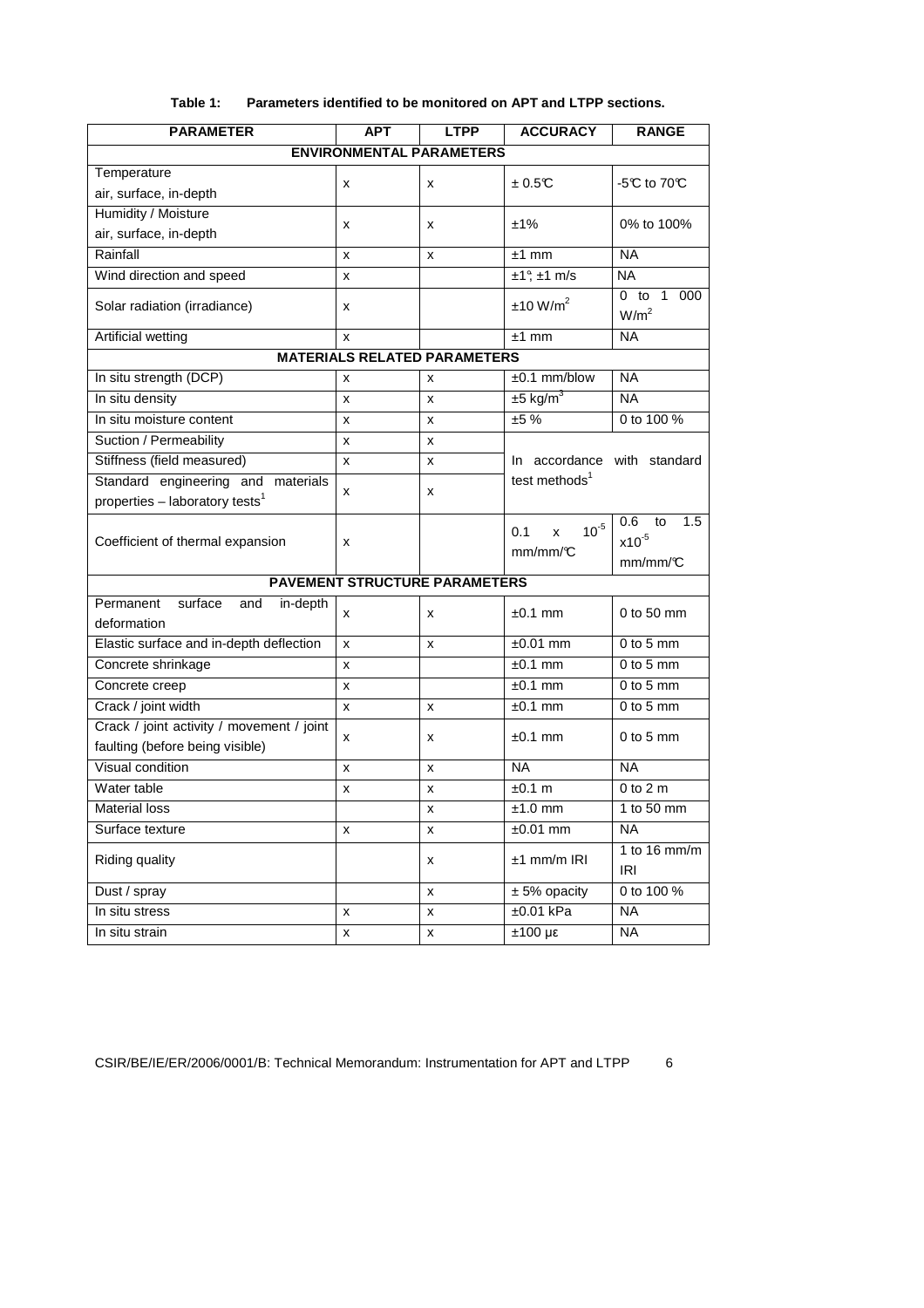**Table 1 (continued): Parameters identified to be monitored on APT and LTPP sections.** 

| <b>PARAMETER</b>             | <b>APT</b>                               | <b>LTPP</b> | <b>ACCURACY</b>  | <b>RANGE</b>         |  |  |  |
|------------------------------|------------------------------------------|-------------|------------------|----------------------|--|--|--|
|                              | <b>TRAFFIC / LOAD RELATED PARAMETERS</b> |             |                  |                      |  |  |  |
| Wheel load                   | x                                        |             | $±1.0$ kN        | 0 to 200 kN          |  |  |  |
| Tyre inflation pressure      | x                                        |             | $±1$ kPa         | 0 <sub>to</sub>      |  |  |  |
|                              |                                          |             |                  | 1 500 kPa            |  |  |  |
| Tyre-pavement contact stress | x                                        | x           | $±0.1$ MPa       | 0 to 2 MPa           |  |  |  |
| Wheel speed                  | X                                        |             | $\pm 0.5$ m/s    | 0 to 10 $m/s$        |  |  |  |
| Wheel position               | X                                        |             | ±0.1 m           | $0$ to $8$ m         |  |  |  |
| Traffic characterisation     |                                          | x           | WIM <sup>2</sup> | $WIM^2$              |  |  |  |
| Traffic noise                |                                          |             |                  |                      |  |  |  |
| (Pass-by for LTPP;           |                                          | x           | $±5$ dB          | 0 to 150 dB          |  |  |  |
| Intensity for APT)           |                                          |             |                  |                      |  |  |  |
| Tyre temperature             | X                                        |             | ±1 °C            | 0 to $100^{\circ}$ C |  |  |  |
| Uni / Bi-directional         | x                                        |             | <b>NA</b>        | <b>NA</b>            |  |  |  |

**NOTES** 

Range – NA indicates that a specific range is not relevant (i.e. rainfall values).

- 1 The standard laboratory tests to determine material and engineering parameters should be included in a programme.
- 2 WIM indicates that typical Weigh-In-Motion type data need to be collected (i.e. speed, vehicle type, axle loads).

#### **2.3. Discussion / Evaluation of parameters**

The parameters identified in Table 1 are viewed as a standard set for APT and LTPP experiments. It should be clear that not all of these parameters will be monitored during every test, but that specific test requirements will dictate which parameters are monitored. The test should, however, always be planned in such a way that those parameters that could influence the outcome of the test are monitored.

The accuracy and range provided in Table 1 for each of the parameters are viewed as practical values. Most of the parameters can be measured at a much higher accuracy, or instruments with a much bigger range can be obtained. However, it should be realised that such higher levels of accuracy could require instruments that are much more costly, without necessarily improving the data that is to be used in the analysis of the specific pavement.

When starting to use wireless instrumentation the transmission range needs to be defined for specific instruments. This range should be adequate to ensure that the signal can be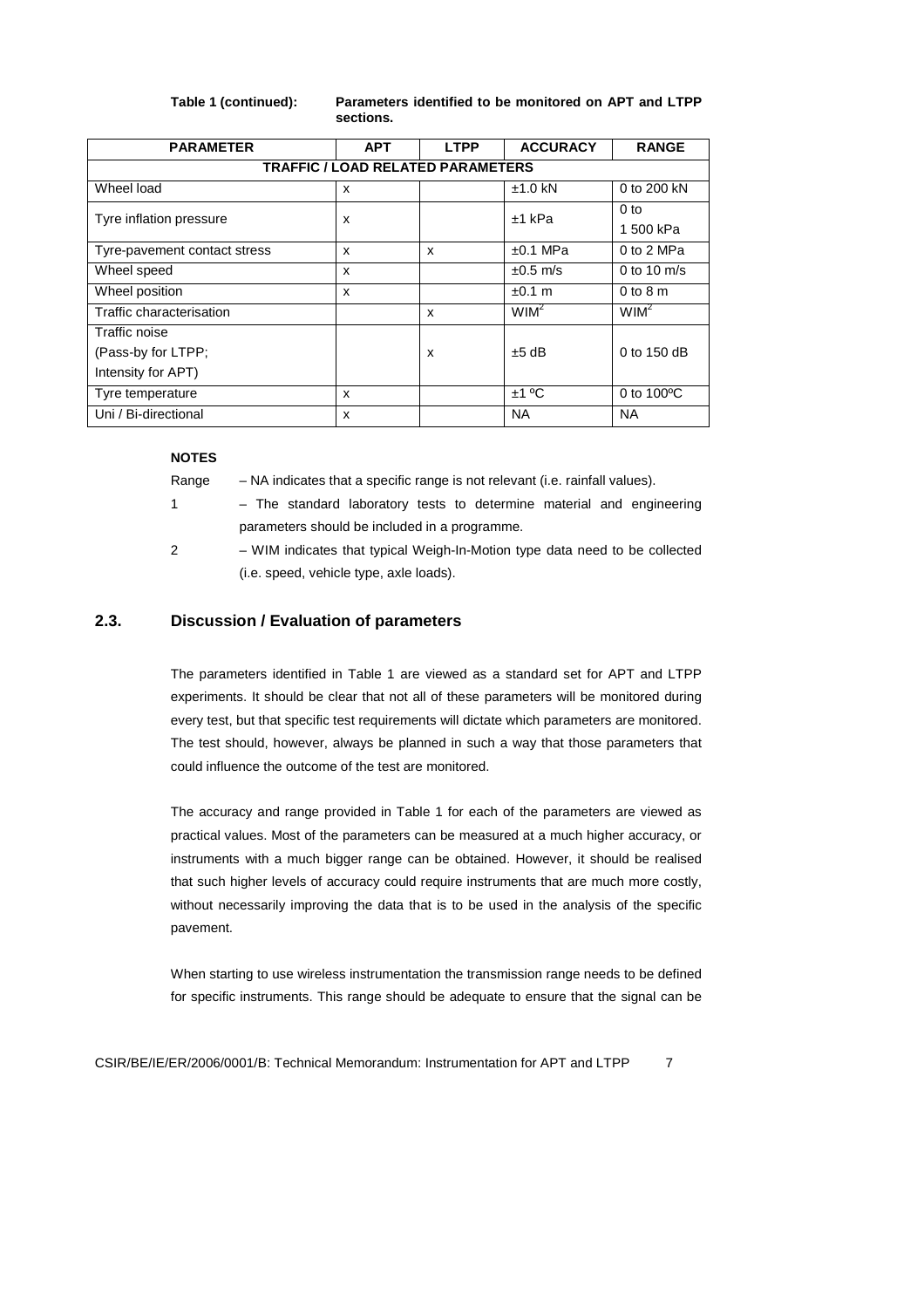received outside the influence of traffic on the road, and also to ensure that the signal can penetrate the layers within which it is embedded (for embedded sensors).

### **2.4. Requirements for selection of sensors and instruments**

As there are a variety of parameters that can be monitored on an APT and LTPP project, it is important to identify the relevant parameters and then select relevant sensors and instruments to monitor these parameters with. In this regard, the following checklist (adapted from Dunnicliff, 1988) can be of assistance:

- Predict mechanisms that will control the behaviour of the material being monitored;
- Define the questions (and thus the purpose of the instrument) that need be answered through the data obtained from the instruments;
- Select the parameters that should be monitored to answer the specific questions;
- Predict the magnitude of change to determine the range and accuracy required for the specific instrument;
- Assign the various tasks for design, installation and operation of the instrumentation;
- Select the appropriate sensors and instruments:
- Select the appropriate sensor and instrument locations;
- Devise a plan to record factors that may influence the measured data;
- Establish procedures for ensuring reading correctness;
- Develop an installation plan, including calibration and maintenance requirements;
- Develop a data collection, processing, presentation, interpretation and reporting plan;
- Procure, install and calibrate instruments in accordance with previous decisions;
- Collect, process, interpret and report data in line with previous decisions.

#### **2.5. Summary of Phase 1**

The objective of Phase 1 of this project is to identify those parameters that require monitoring during APT and LTPP projects. These parameters have been listed in Table 1, together with proposed accuracy requirements and ranges for each of the parameters. The information provided in Table 1 also serves as the minimum requirement specifications for monitoring each of the various parameters in an APT / LTPP programme, dependent on the requirements of the specific project. A checklist of steps to be taken to ensure that the instrumentation to be used on a specific project is appropriate is also provided.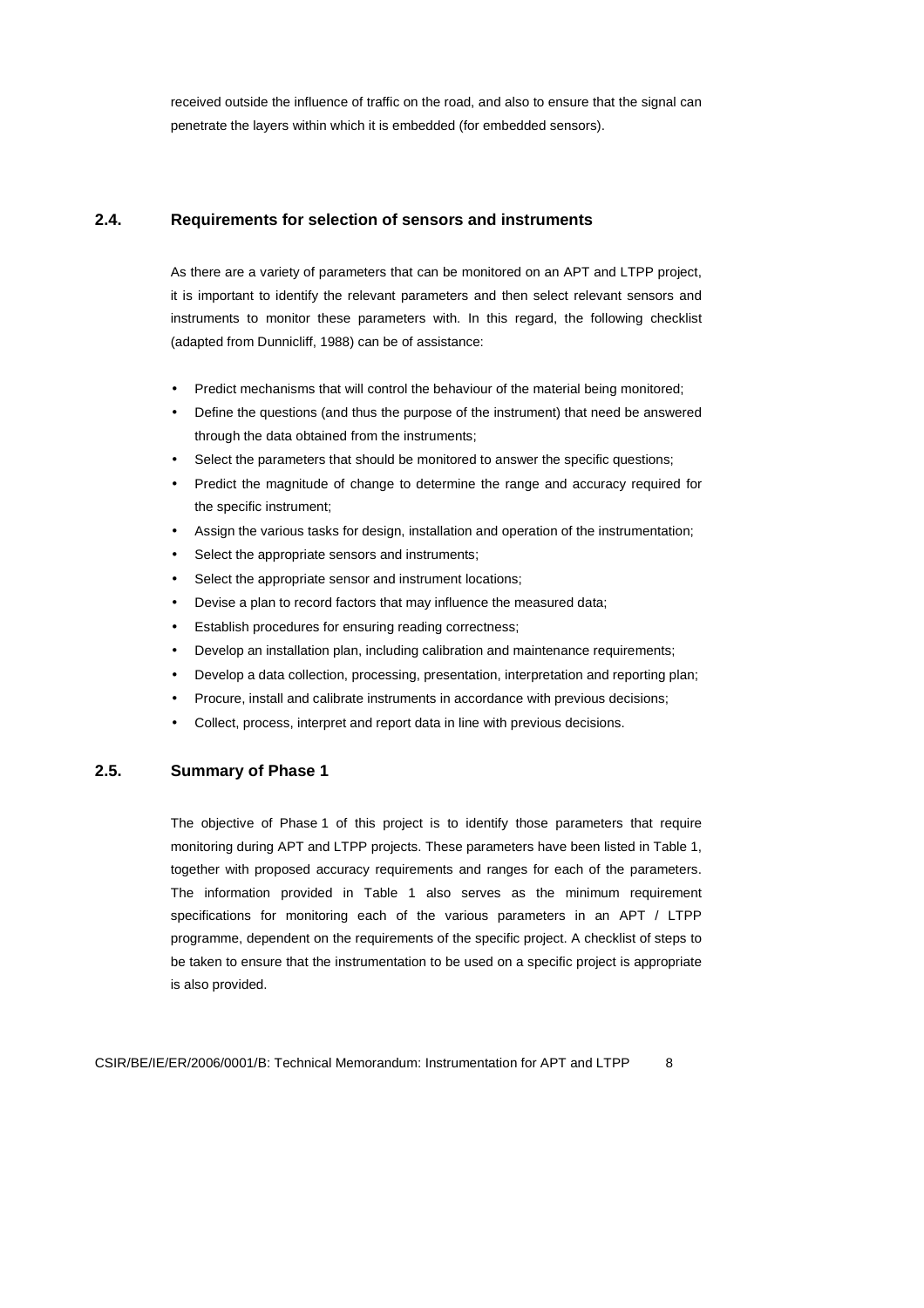### **3.1. Introduction**

The objective of Phase 2 of this project is to develop a model list of instrumentation for APT and LTPP sites. In Phase 1 (Section 2), the parameters that may require monitoring during an APT / LTPP project were identified and a standard minimum requirement for monitoring standards for each of the parameters developed. The following methodology was followed for identification of available instrumentation:

- Identify currently available instrumentation, both in South Africa and internationally, to measure the identified parameters;
- Match the standard specification developed in Phase 1 with this instrumentation and identify the most appropriate instruments for the specific requirements;
- Identify instances where instruments need to be either upgraded, modified or developed to fulfil the required role, and
- Develop a model list of instrumentation for APT and LTPP test sections.

#### **3.2. Information collection**

The process of collecting information on available instrumentation included discussions with the members of the Heavy Vehicle Simulator International Alliance (HVSIA), specific literature searches and evaluation of information provided by specific vendors of instrumentation. In these searches the objective was to find those sensors and instruments that could be used to monitor the parameters identified in Table 1.

During this process it was also decided to focus on the type of instruments that pavement engineers are familiar with, and keep introduction of new instruments until Phase 3 of the project. This was done in order to ensure that the initial match of instruments to parameters did not require a paradigm shift, and that any required changes can be accommodated relatively easily.

Further, it was also decided not to provide instrument details in terms of specific instrument models / manufacturers, but to make use of generic instrument descriptions. This was done as many companies offer similar instruments and sensors with small differences (if any) in the products, and the objective of this project is not to specify particular products from specific companies. Final selection of a brand for use on any project or programme will depend on issues such as the compatibility of the required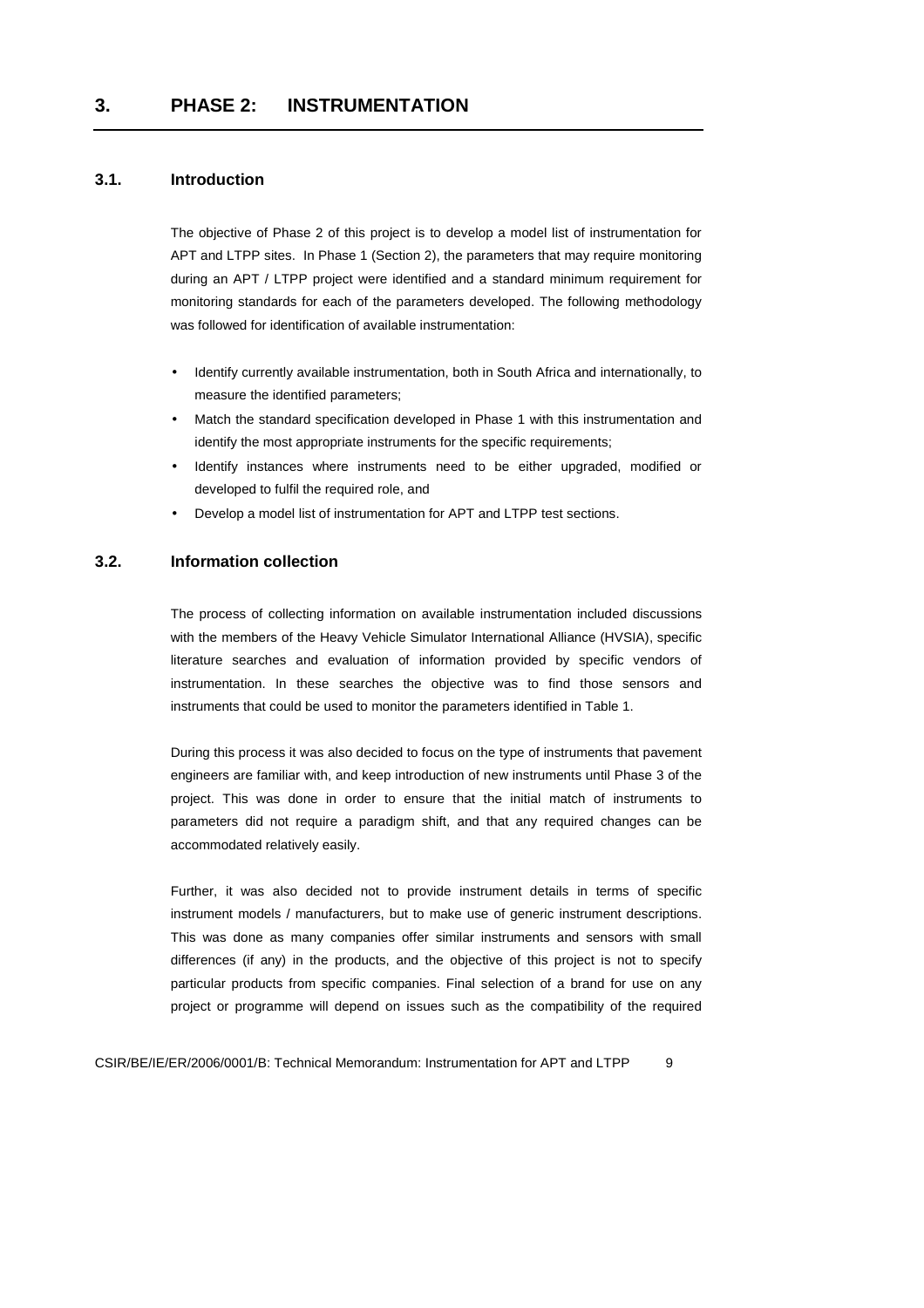sensors / instruments with the rest of the instruments, the availability of ranges of sensors and instruments locally and the specific experience with suppliers.

The information obtained from the HVSIA partners was limited and mostly similar to what was already available in the GDPTRW APT programme. Information from literature searches provided both generic information and product specific information. All this information has been archived for later use when required.

#### **3.3. Match between parameters and instrumentation**

In Table 2 an overview of the sensors / instruments identified for each of the various parameters identified in Table 1 is provided.

In terms of terminology used, it is important to distinguish between sensor and instrument. A sensor refers to a specific device that is used to convert a parameter (i.e. temperature) into an electric signal. This signal needs to be fed through a combination of signal conditioners into a system where the data can be collected, viewed and stored. The combination of all components is referred to as an instrument. In terms of the HVS instrumentation, the MDD modules are therefore sensors while the combined MDD installation and data acquisition system (DAQ) will be the instrument. In Table 2 an indication is provided of whether the device indicated is a sensor or an instrument. When it only indicates a sensor, an indication is provided of the type of DAQ required to operate the sensor. In terms of the GDPTRW instrumentation, the objective is to standardise on the Labview / National Instruments suite of conditioner units to enable all sensors to operate with the same DAQ.

In some cases there is more than one type of sensor or instrument that can be used to monitor a specific parameter. In such cases, the most applicable sensors / instruments are identified.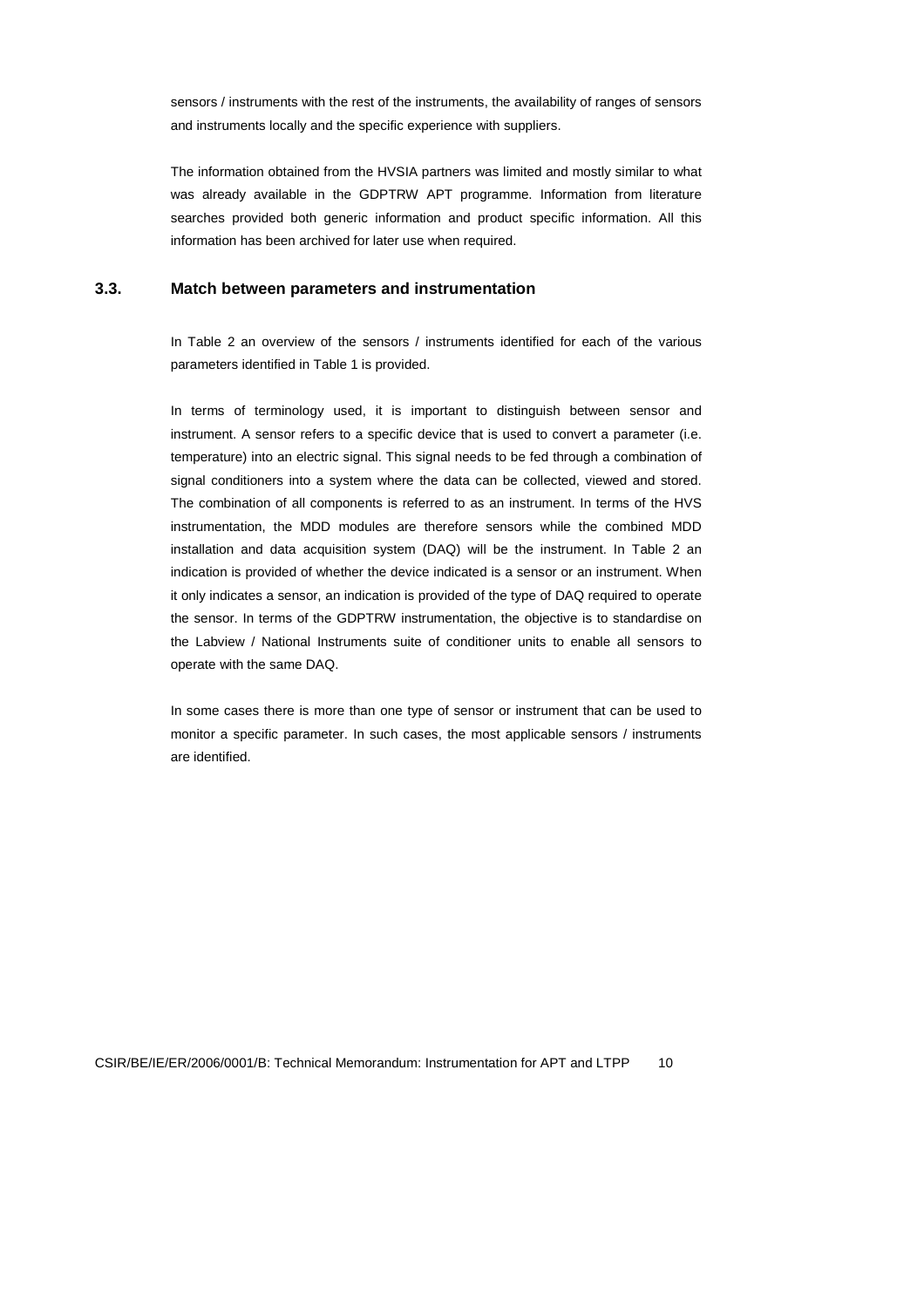| <b>PARAMETER</b>                              | <b>SENSOR</b>                                                 | <b>INSTRUMENT</b>                                                                                                        | <b>DAQ</b>               | <b>NOTES</b>                                                     |  |  |
|-----------------------------------------------|---------------------------------------------------------------|--------------------------------------------------------------------------------------------------------------------------|--------------------------|------------------------------------------------------------------|--|--|
|                                               | <b>ENVIRONMENTAL PARAMETERS</b>                               |                                                                                                                          |                          |                                                                  |  |  |
| Temperature<br>air, surface, in-depth         | Thermocouple                                                  | i-button<br>Weather<br>station                                                                                           | HVS NI <sup>1</sup>      | These<br>parameters are                                          |  |  |
| Humidity / Moisture<br>air, surface, in-depth |                                                               | i-button<br>Nuclear gauge<br>Weather<br>station                                                                          |                          | typically<br>monitored<br>using<br>a<br>dedicated                |  |  |
| Rainfall                                      | $\overline{\phantom{a}}$                                      | Rain gauge                                                                                                               | $\overline{\phantom{a}}$ | weather station                                                  |  |  |
| Wind                                          | $\overline{a}$                                                | Anemometer                                                                                                               | $\overline{\phantom{a}}$ | (excluding<br>the                                                |  |  |
| Solar radiation (irradiance)                  | Solar radiation<br>sensor                                     | Weather<br>station                                                                                                       | $\overline{a}$           | pavement data)                                                   |  |  |
| Artificial wetting                            | $-$                                                           | Calibrated<br>container                                                                                                  | --                       | $\overline{a}$                                                   |  |  |
|                                               |                                                               | <b>MATERIALS RELATED PARAMETERS</b>                                                                                      |                          |                                                                  |  |  |
| In situ strength (DCP)                        | Ξ.                                                            | <b>DCP</b>                                                                                                               | $\overline{\phantom{a}}$ | $\overline{a}$                                                   |  |  |
| In situ density                               |                                                               | Nuclear gauge                                                                                                            |                          | Sand<br>replacement<br>test<br>can<br>be<br>used                 |  |  |
| In situ moisture content                      | $\overline{a}$                                                | Nuclear gauge                                                                                                            | --                       | Gravimetric<br>method should<br>be<br>used<br>for<br>calibration |  |  |
| Suction / Permeability                        | $\overline{\phantom{a}}$                                      | Tensiometer                                                                                                              | $\overline{a}$           | $\overline{a}$                                                   |  |  |
| Stiffness (field measured)                    |                                                               | <b>PSPA</b><br>(Portable<br>Seismic<br>Pavement<br>Analyser)<br><b>Stiffness</b><br>gauge<br><b>FWD</b><br>Deflectograph |                          |                                                                  |  |  |
| Standard engineering and materials            | Standard tests as per specifications should be used for these |                                                                                                                          |                          |                                                                  |  |  |
| properties - laboratory tests                 | parameters                                                    |                                                                                                                          |                          |                                                                  |  |  |
| Coefficient of thermal expansion              | --                                                            | Length<br>and<br>temperature<br>measurement<br>devices                                                                   | --                       | Specific<br>devices depend<br>the<br>test<br>on<br>method used   |  |  |

#### **Table 2: Sensors and instruments identified to monitor pavement parameters.**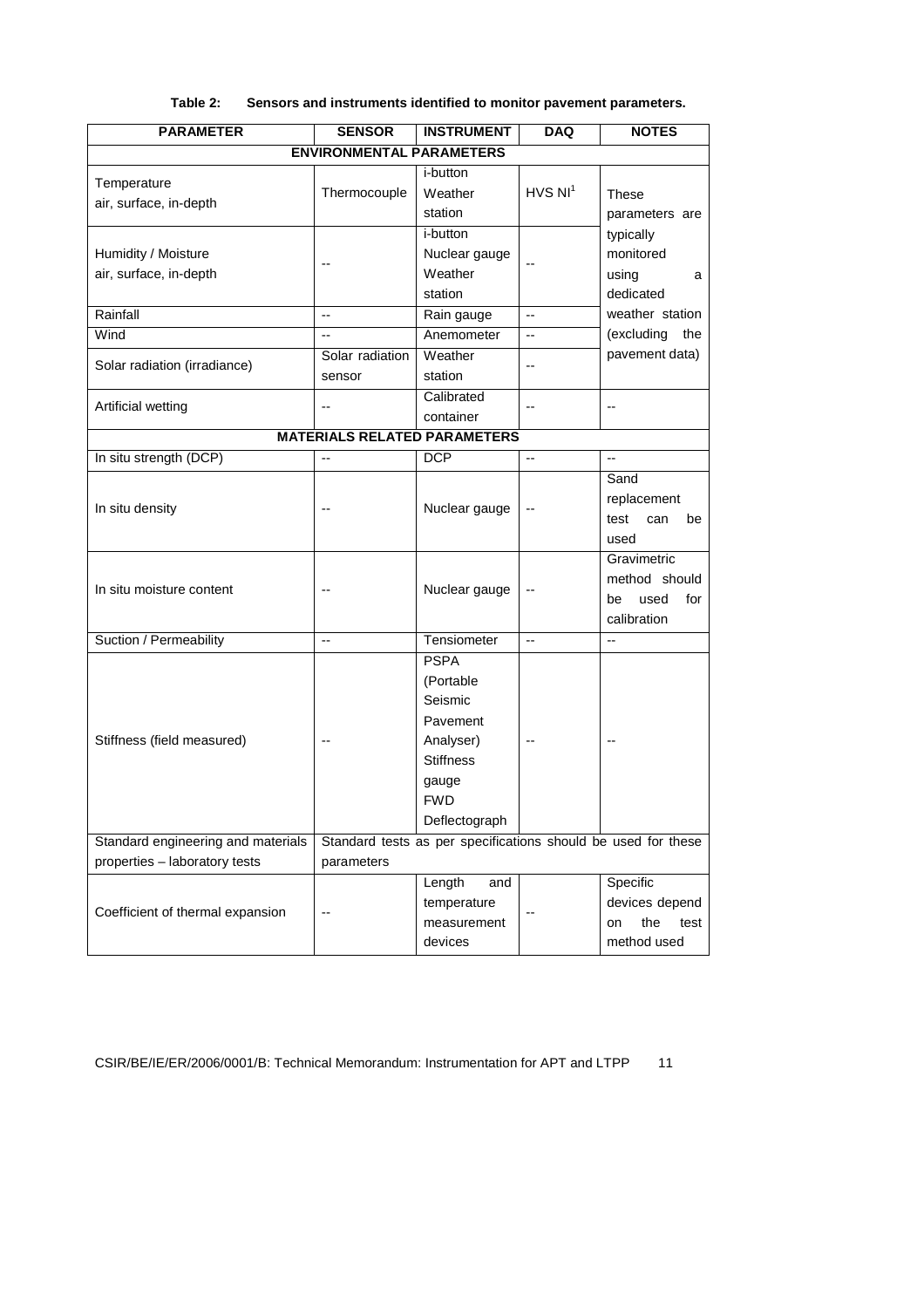**Table 2 (continued): Sensors and instruments identified to monitor pavement parameters.** 

| <b>PARAMETER</b>                      | <b>SENSOR</b>            | <b>INSTRUMENT</b>                        | <b>DAQ</b>               | <b>NOTES</b>             |
|---------------------------------------|--------------------------|------------------------------------------|--------------------------|--------------------------|
|                                       |                          |                                          |                          |                          |
|                                       |                          | <b>PAVEMENT STRUCTURE PARAMETERS</b>     |                          |                          |
| Permanent surface and in-depth        | Laser                    | Profilometer                             | $HVS$ $NI^1$             |                          |
| deformation                           | <b>LVDT</b>              | <b>MDD</b>                               |                          | $\overline{a}$           |
|                                       |                          | Rut gauge                                |                          |                          |
| surface<br>in-depth<br>Elastic<br>and | <b>LVDT</b>              | <b>RSD</b>                               | $HVS$ $NI^1$             |                          |
| deflection                            | <b>LVDT</b>              | <b>MDD</b>                               | $HVS$ $NI^1$             | $\overline{a}$           |
|                                       |                          | <b>FWD</b>                               |                          |                          |
| Concrete shrinkage                    | $\overline{\phantom{a}}$ | Extensometer                             | $\overline{\phantom{a}}$ | $\overline{\phantom{a}}$ |
| Concrete creep                        | u.                       | Extensometer                             | $\mathbf{u}$             | $\sim$                   |
| Crack / joint width                   | $\sim$                   | Crack monitor                            | $\overline{a}$           | $\overline{a}$           |
| Crack / joint activity / movement /   | --                       | CAM                                      | $HVS$ $NI1$              | $\overline{\phantom{a}}$ |
| faulting                              |                          |                                          |                          |                          |
| Visual condition                      | $\overline{\phantom{a}}$ | Camera                                   | u.                       | $\overline{a}$           |
| Water table                           | $\overline{\phantom{a}}$ | Piezometer                               | $\sim$                   | $\overline{\phantom{a}}$ |
| <b>Material loss</b>                  |                          | Rod and level                            | $\overline{a}$           | $\overline{a}$           |
|                                       |                          | Generic                                  |                          | Standard sand            |
| Surface texture                       | Laser                    | vehicles                                 | --                       | patch test can           |
|                                       |                          |                                          |                          | be used                  |
|                                       |                          | Generic<br>high                          |                          |                          |
| <b>Riding quality</b>                 |                          | speed                                    | $-$                      |                          |
|                                       |                          | profilometer                             |                          |                          |
|                                       |                          | Dust meter                               |                          |                          |
| Dust / spray                          | $\overline{\phantom{a}}$ | Spray meter                              | $\overline{\phantom{a}}$ | $\overline{\phantom{a}}$ |
|                                       | Pressure cell            |                                          | NI <sup>2</sup>          |                          |
| In situ stress                        | Load cell                | --                                       |                          | $\overline{\phantom{a}}$ |
| In situ strain                        | Strain gauge             | Ξ.                                       | $Nl^2$                   | $\overline{a}$           |
|                                       |                          | <b>TRAFFIC / LOAD RELATED PARAMETERS</b> |                          |                          |
| Wheel load                            | $\overline{a}$           | --                                       |                          | These                    |
| Tyre inflation pressure               | $\overline{a}$           | $\overline{a}$                           |                          | parameters are           |
| Tyre temperature                      | $\overline{\phantom{a}}$ | $\overline{a}$                           |                          | automatically            |
| Wheel speed                           | $\overline{\phantom{a}}$ | --                                       | <b>HVS</b>               | monitored                |
| Wheel position                        | $\overline{a}$           | $\overline{\phantom{a}}$                 | system                   | through<br>the           |
|                                       |                          |                                          |                          | <b>HVS</b><br>control    |
| Uni / Bi-directional                  | $\overline{\phantom{a}}$ | --                                       |                          | systems                  |
| Tyre-pavement contact stress          | Strain gauges            | SIM                                      | <b>SIM</b>               | $\overline{\phantom{a}}$ |
| Traffic characterisation              | $\overline{a}$           | <b>WIM</b>                               | Ξ.                       | Ξ.                       |
|                                       |                          |                                          |                          | Standard<br>test         |
|                                       |                          |                                          | Dedicated<br>test setup  | methods<br>exist         |
| Traffic noise                         | Microphone               |                                          |                          | that need to be          |
|                                       |                          |                                          |                          | followed                 |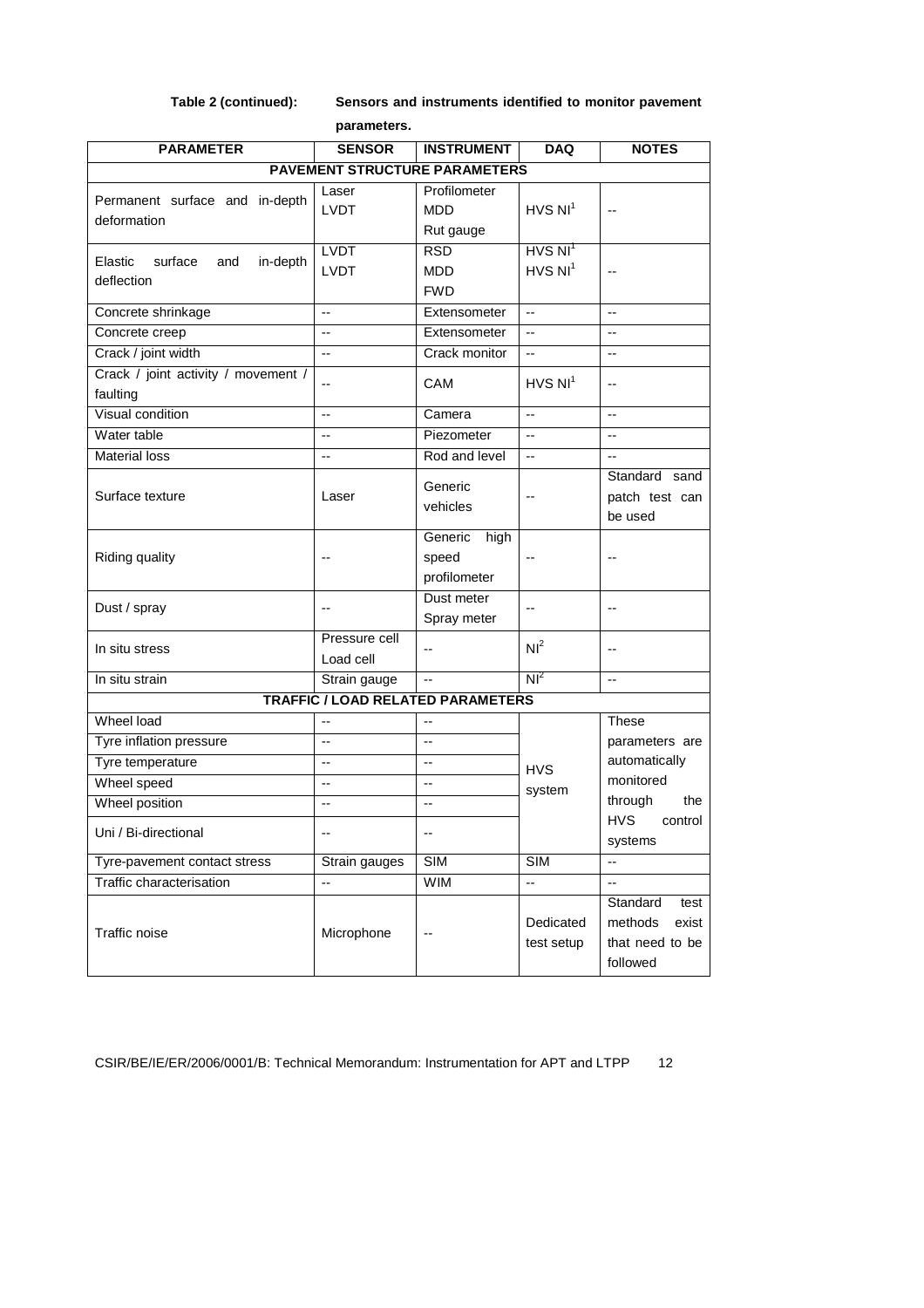#### **NOTES**

- 1 HVS NI indicates the current standard HVS DAQ based on National Instruments technology.
- 2 Standard National Instruments DAQ not currently used in the HVS DAQ. Similar DAQ systems from other manufacturers also exist.

#### **3.4. Proposed APT and LTPP instrumentation suite**

One of the overarching objectives of this project is to identify the instrumentation suite that should be used on APT and LTPP projects. In Table 2, a generic list of sensors and instruments is provided for monitoring the various parameters identified. For specific application to the GDPTRW APT and LTPP programmes, it is recommended that the current suite of instruments be kept with the focus on National Instruments based hardware with Labview software to operate the instruments. The current GDPTRW APT instrumentation details are provided in Appendix A (part of the original proposal).

### **3.5. Development needs identified**

The sensors and instruments shown in Table 2 typify those that are currently available for use without any major modifications. However, there are various sensors / instruments that, if they could be manufactured, would provide for improved monitoring of APT and LTPP parameter monitoring. In this regard, the following specific development needs are identified (requirements for developments in these areas are discussed in Section 4):

- Wireless instrumentation;
- Strain measurement in aggregate;
- Direct stress measurement in pavement layers;
- Nano- / micro-scale instruments;
- Particle location identification (translation and rotation under load and with time) for individual particles;
- Identification of cracks in pavements before they become visible through techniques such as Computed Tomography (CT) scans;
- Improvements to moisture content measurements, and
- Non-destructive testing using infrared thermography.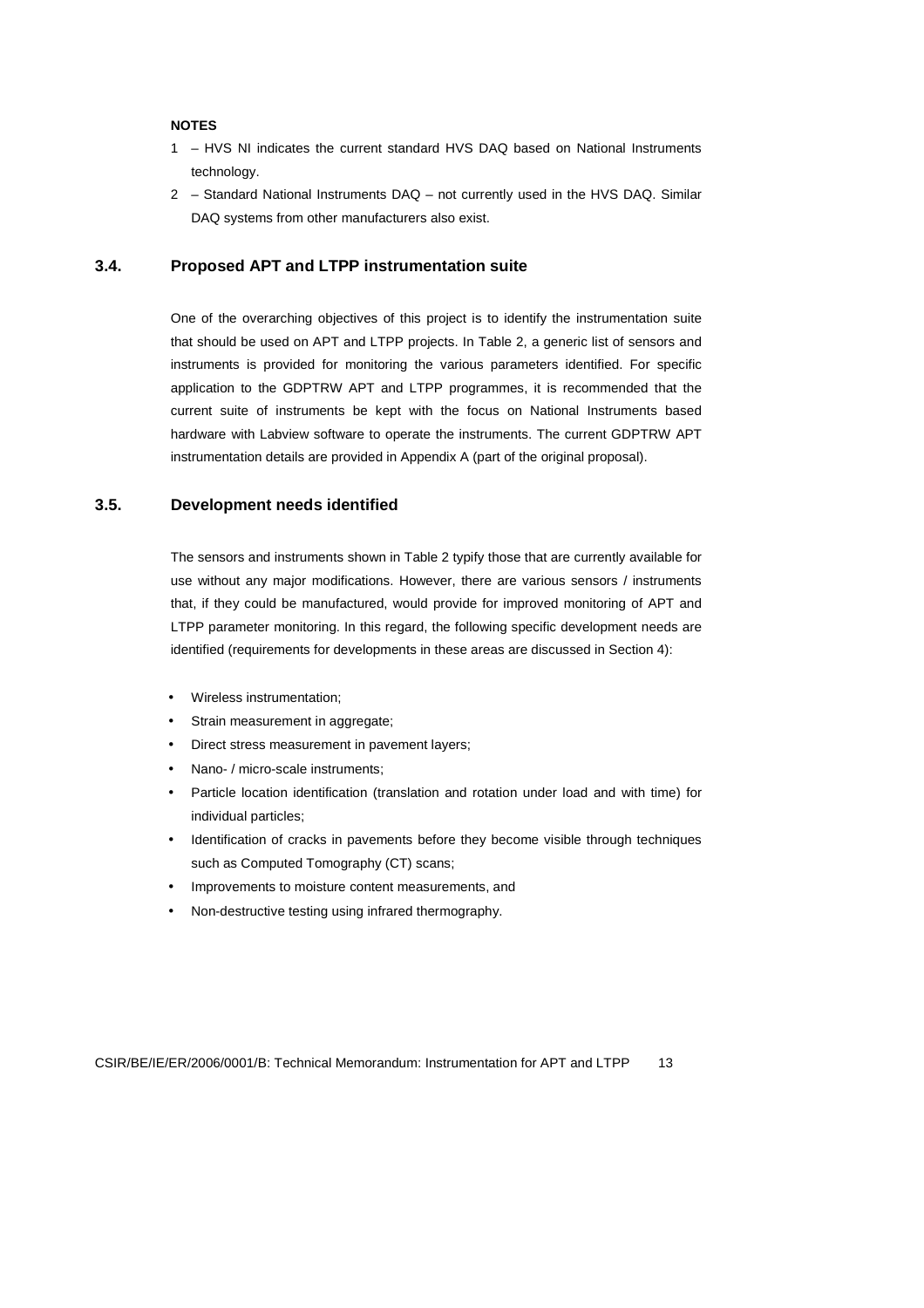#### **3.6. Sensors / instruments not currently evaluated**

There are some sensors and instruments that were not evaluated specifically as potentially useful to monitor the parameters listed in Table 1. For others, there are some reservations when using them on typical APT and LTPP projects. These issues are listed with explanations below.

#### **CTL SnapMDD**

The CTL SnapMDD is a wireless device that is operated similarly to the CSIR MDD, although it is available in a wireless version. The main drawbacks for this system (in South African pavements) are the fact that the hole required for the device is bigger than the SA MDD (50 to 75 mm versus the current 38 mm) and that the upper-most deflection that can be measured is 170 mm from the surface of the pavement. For typical SA pavements, the first measurement that can thus be obtained is in the lower part of the base in stead of the surfacing as with the SA MDD.

#### **Strain gauges**

Although strain gauges are listed as sensors that can be used to measure strains in a pavement, recent experiences using these sensors on APT sections have not always been positive. Some of the reasons for this include the installation of the sensors, which needs to be performed during construction to enable an accurate indication of the actual stresses and strains to be made and the small area over which the strain gauge is physically taking its measurement, especially when using them in non-homogeneous and granular materials (it typically performs better in concrete and steel).

#### **Sensors and instruments installed after construction**

In both APT and LTPP applications, most of the sensors that are potentially used to measure stresses and strains need to be installed after construction of the test section if tests are being conducted on existing pavements. Even when dedicated test sections are constructed, detailed planning is required to ensure that sensors will be at the best locations after construction of the section, specifically when variability of the pavement section is taken into account when locating test sections.

When sensors for measuring stress and strain are installed after construction of the road, a problem develops in that the stresses and strains in the pavement will be directly affected by the installation of the sensor. This is the case whether the sensor (i.e. strain gauge) is fixed to a core of the pavement material that is being retrofitted into the pavement (i.e. with a concrete road) or when the sensor is installed and the volume filled with virgin material. Stress relaxation is bound to cause changes in the strains within the pavement layer that may overshadow the effects of the traffic that are being monitored.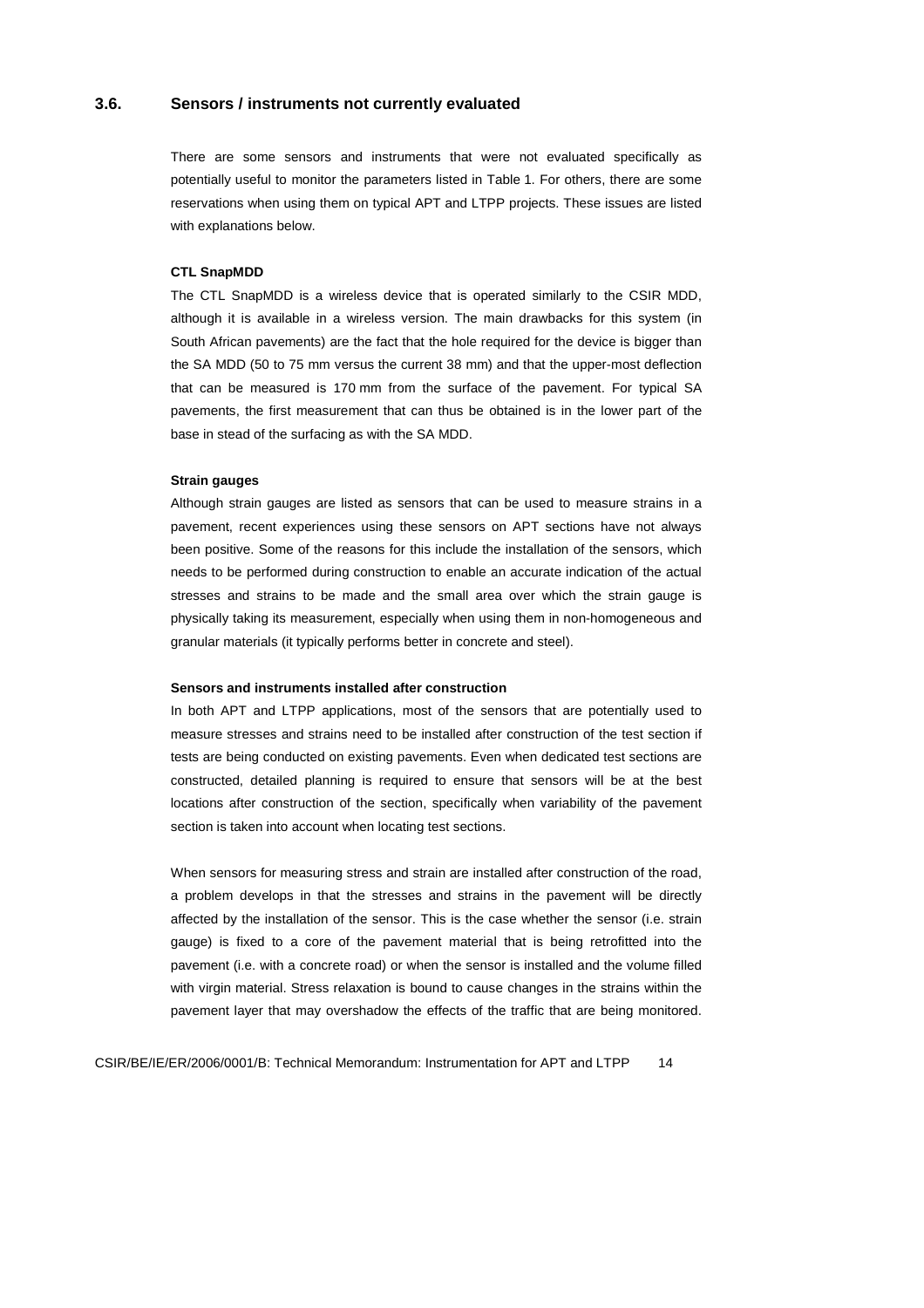Stresses conducted through materials that are compacted to different levels may also differ from those originally developed in the layer before disturbing the layer material. This is one of the problems that need to be addressed with new instrumentation development.

One option is to develop sensors as mimicking the particles (aggregate) in the pavement, This should ensure that the presence of the sensor should have a minimal influence on the parameter being observed.

#### **Instruments that can easily be stolen / vandalised from LTPP sections**

LTPP sites are by their nature typically located in rural areas and not tended to on a daily basis. This causes sensors and instruments on such sites to be prone to vandalism. Devices such as weather stations should thus be installed at a safe location close to the site and not necessarily on the site itself.

#### **Nano- and micro-scale sensors and instrumentation**

Various nano- and micro-scale sensors and instruments are becoming available as electronic components are being miniaturised. These include the devices used by Dust Networks to form a network of sensors that communicate wirelessly to enable data from a wide area to be collected. However, these devices are currently not viewed as practical alternatives for APT and LTPP due to the fact that the current sensors are not specifically those that monitor the parameters that pavement engineers are interested in (such as stresses and strains). These devices will become a possibility in future years and developments in these fields will be followed – as is the case with the i-buttons that are currently used on both APT and LTPP test sections to monitor temperature and humidity. Some of these developments are also discussed in Section 4.

### **3.7. Summary of Phase 2**

In Phase 2 of this project the objective was to identify the typical instruments that can be used to monitor the various parameters identified in Phase 1 of the project. Such a summary is provided in Table 2 together with generic instrument and sensor information.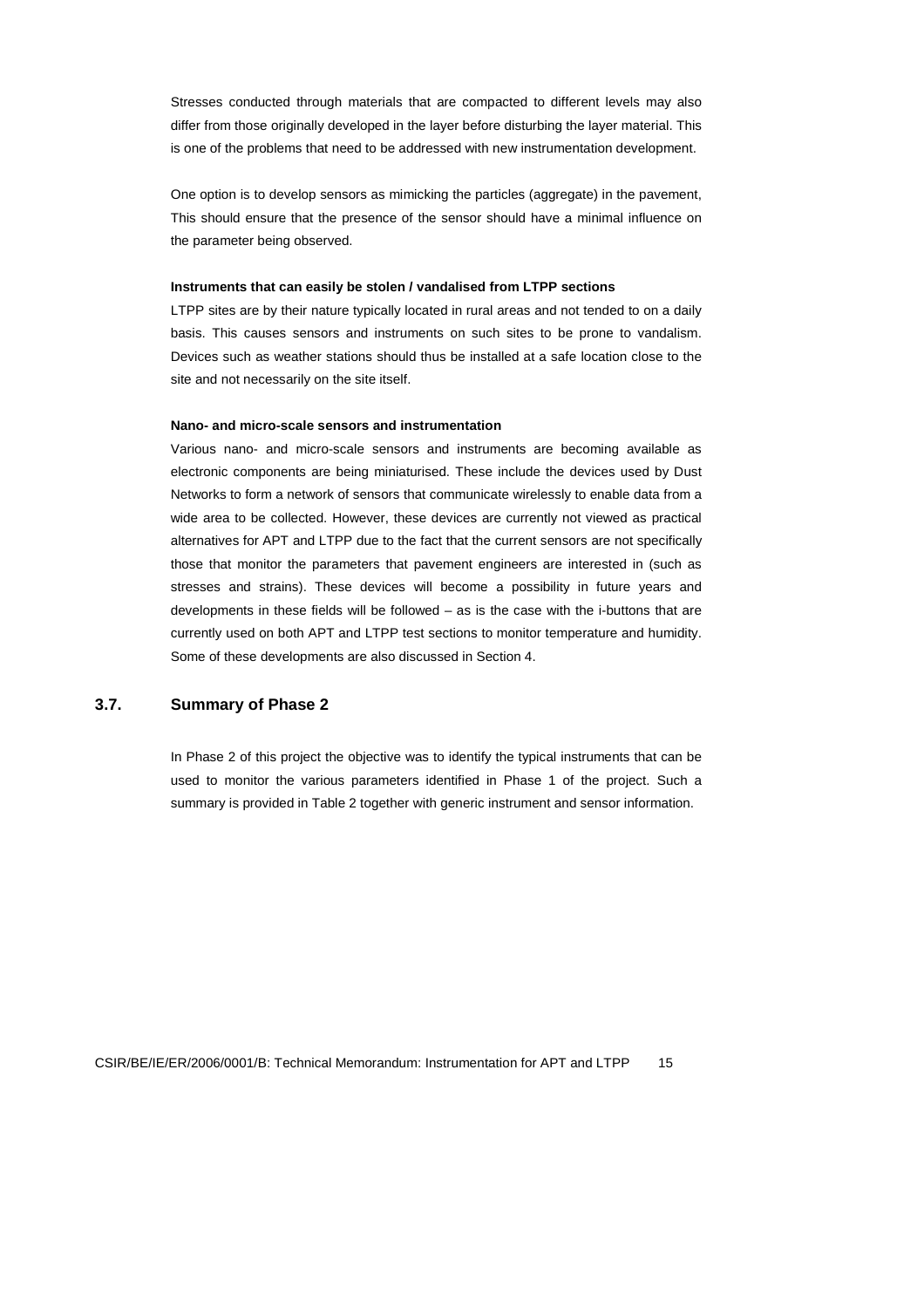### **4.1. Introduction**

The objective of Phase 3 of this project is to develop a plan to either procure or develop the required instrumentation where applicable. Based on the information from Phases 1 and 2 a list of required instrumentation for monitoring the identified parameters has been developed. In this list there are a number of parameters for which the current available instrumentation is not necessary applicable, or where upgrades are required to the available instrumentation.

This section deals with the recommendations for developing / upgrading these instruments.

#### **4.2. Identified requirements in new instruments**

In Section 3.5 the following requirements for further developments in instrumentation for APT and LTPP were identified:

- Wireless instrumentation;
- Strain measurement in aggregate;
- Direct stress measurement in pavement layers;
- Nano- / micro-scale instruments:
- Improvements to moisture content measurements, and
- Non-destructive testing using infrared thermography.

#### **Wireless instrumentation**

Wires required to connect sensors and DAQs are a major nuisance factor in pavement engineering instruments. These wires need to be routed to enable sensors to be placed within the pavement and the DAQ to be placed out of the way of traffic using the pavement. Wireless communications would enable the user to install sensors in the pavement and locate the DAQ outside of the pavement, ensuring safe and convenient measurements.

The main drawback of wireless instrumentation is the need to supply electrical power to the sensor. This requires batteries located at the sensor, which typically increase the size of the sensor.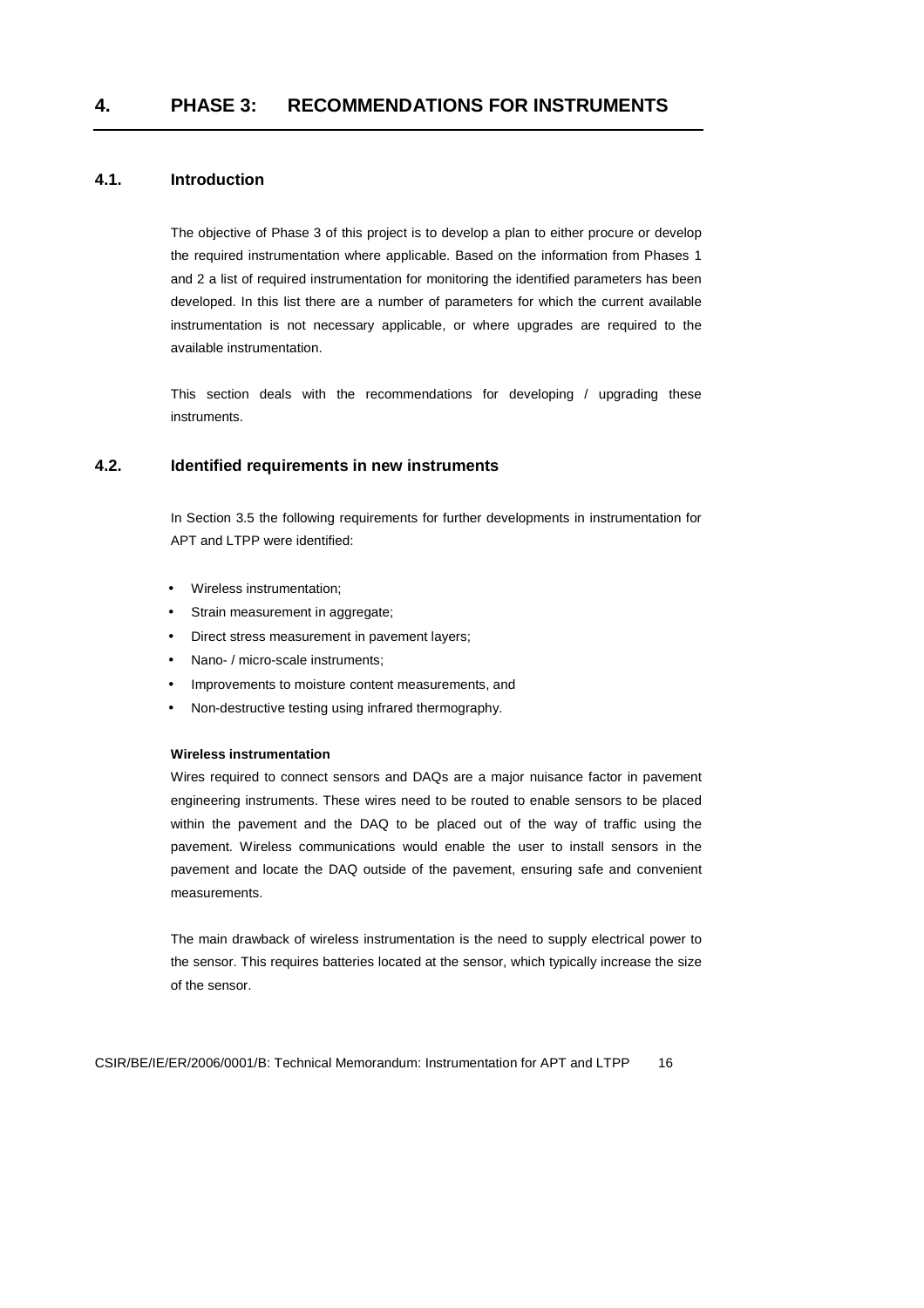CSIR is currently busy with the upgrading of both the RSD and the profilometer to wireless formats. For both these instruments the provision of battery power is relatively straight forward, as there is enough space on the instrument to install batteries. Once these two instruments are operating in wireless mode, attention will be given to the development of a wireless MDD.

#### **Strain measurement in aggregate**

As Finite Element analysis Methods (FEM) become more sophisticated and the options of analysing the stresses and strains on an aggregate level become viable, the requirement to measure these stresses and strains also becomes apparent. The main obstacles in these measurements are installation of the sensors and supplying electrical power to the sensors. Various possibilities exist, including normal micro strain gauges, replacement of selected aggregate by specially constructed artificial aggregate with sensors embedded, and nano-scale sensors. The application of some of these instruments may assist in the development of subsurface crack maps.

#### **Direct stress measurement in pavement layers**

Stresses in pavement layers are typically back-calculated from the results of deflection measurements. Although various methods exist for the measurement of these stresses using pressure cells and load cells, difficulties exist regarding the installation of the sensors. Again, the focus for these developments should be on development of a stress sensor that can preferably become part of the pavement layer without disturbing the normally developed stresses and strains in the pavement layer. In this regard, artificial aggregate with embedded sensors (as for the strain measurements) again appears to be a potential option. Developments in nano- and micro-scale sensors will assist these potential developments.

#### **Nano- / micro-scale instruments**

A lot of attention is currently going to the field of nano- and micro-scale sensors and instruments, mainly in the biotechnical and medical fields. In terms of materials sciences, focus is being given to the embedment of various devices on a nano-scale that become part of the parent material but have the ability to convey information regarding the condition of the material to an external DAQ. CSIR has started to develop capacity in various nanotechnology fields, of which sensors is one. Developments in this field will be tracked and when suitable sensors become available, further investigations would follow.

#### **Improvements to moisture content measurements**

The accurate measurement of moisture content of a pavement material has always been a matter of contention. Various techniques are available for these measurements (i.e. nuclear, sand replacement, Time Domain Reflectometry (TDR) and others). However,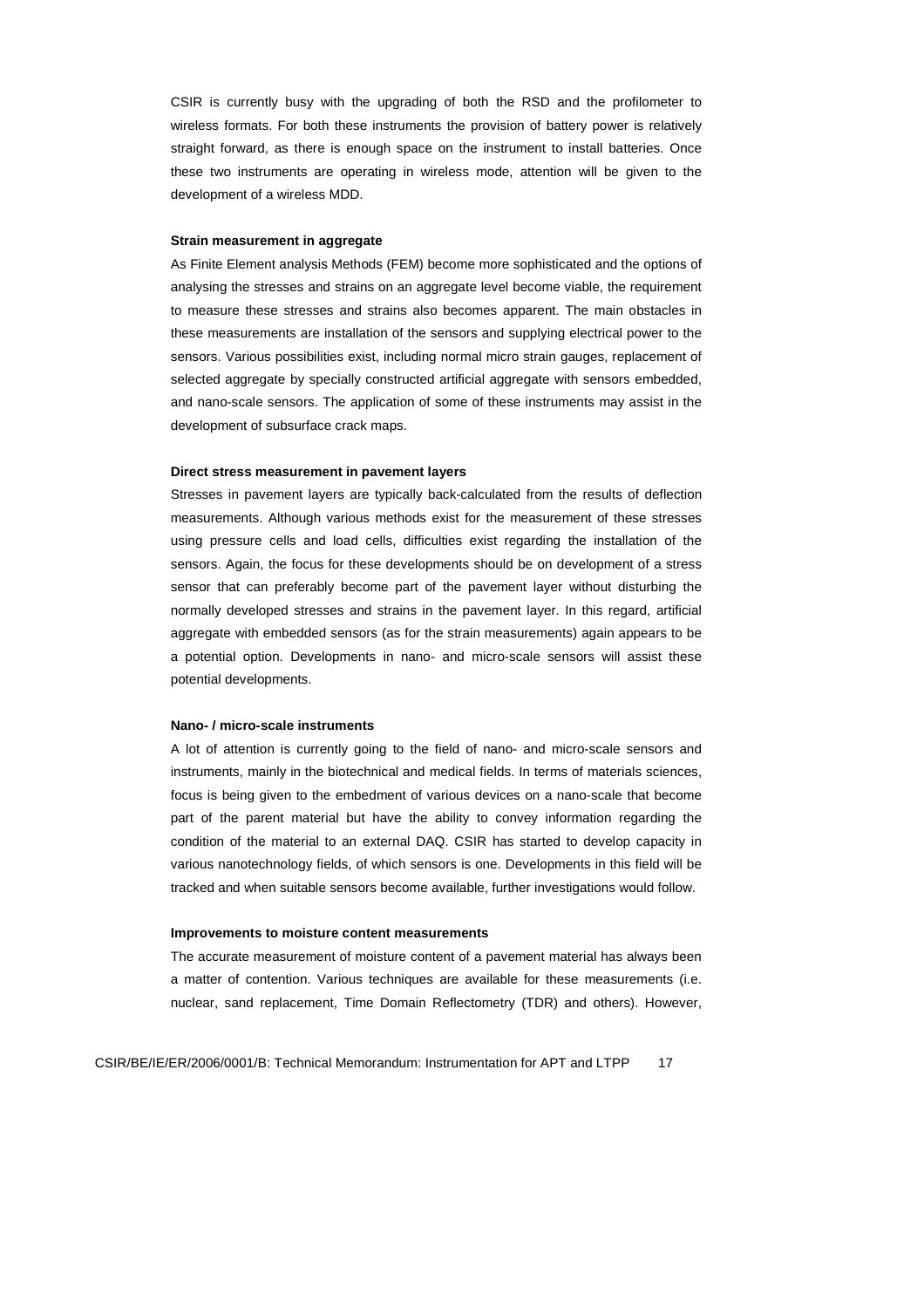each of these methods has its specific drawbacks when attempts are made to monitor the in situ moisture content of a non-saturated material. Some of these include the effect of bituminous matter on the measured values, the requirement to saturate the sensor to obtain correct data, the requirement to accurately determine the density (which often changes during an experiment) to obtain accurate moisture content values, and the requirement to measure the moisture content over a large volume of material and not only at the sensor. This is another area where the lessons learned in other fields of science should be investigated to see whether different methods exist to accurately determine the moisture contents.

#### **Non-destructive testing using infrared thermography**

One of the objectives of monitoring parameters during an APT or LTPP project is that the monitoring should preferably be a non-destructive type of activity. As these projects typically run over a number of months or even years, destructive tests tend to enlarge the required area for the test, and also prevent the behaviour of a specific location in the test area to be tracked over time. Infrared thermography has been used in the composite materials industry to gain information on the condition of the materials. Adoption of the techniques for bituminous and concrete layers should be possible, providing possible additional non-destructive testing techniques for pavements. However, some ground work is required to determine in what way the current techniques would need to be adopted to enable these measurements to be made. The use of 'near-infrared' technology to potentially study the orientation of aggregate in bituminous mixtures will form part of these studies. CSIR is currently busy with some preparatory work in this regard.

#### **4.3. Identified requirements in upgraded instruments**

Although it has been covered in various parts of the report, the following requirements for upgrading of current APT and LTPP instrumentation for the GDPTRW programmes are summarised as follows:

- Wireless mode for RSD and profilometer currently being addressed by CSIR;
- Wireless mode for MDD will be addressed once wireless RSD and profilometer has been successfully developed;
- Current DAQ no specific upgrades are required as the current Labview / National Instruments system is providing good service;
- In situ moisture measurements attention is required to obtain an improved sensor not currently part of any project;
- Remaining current sensors and instruments no specific current developments required.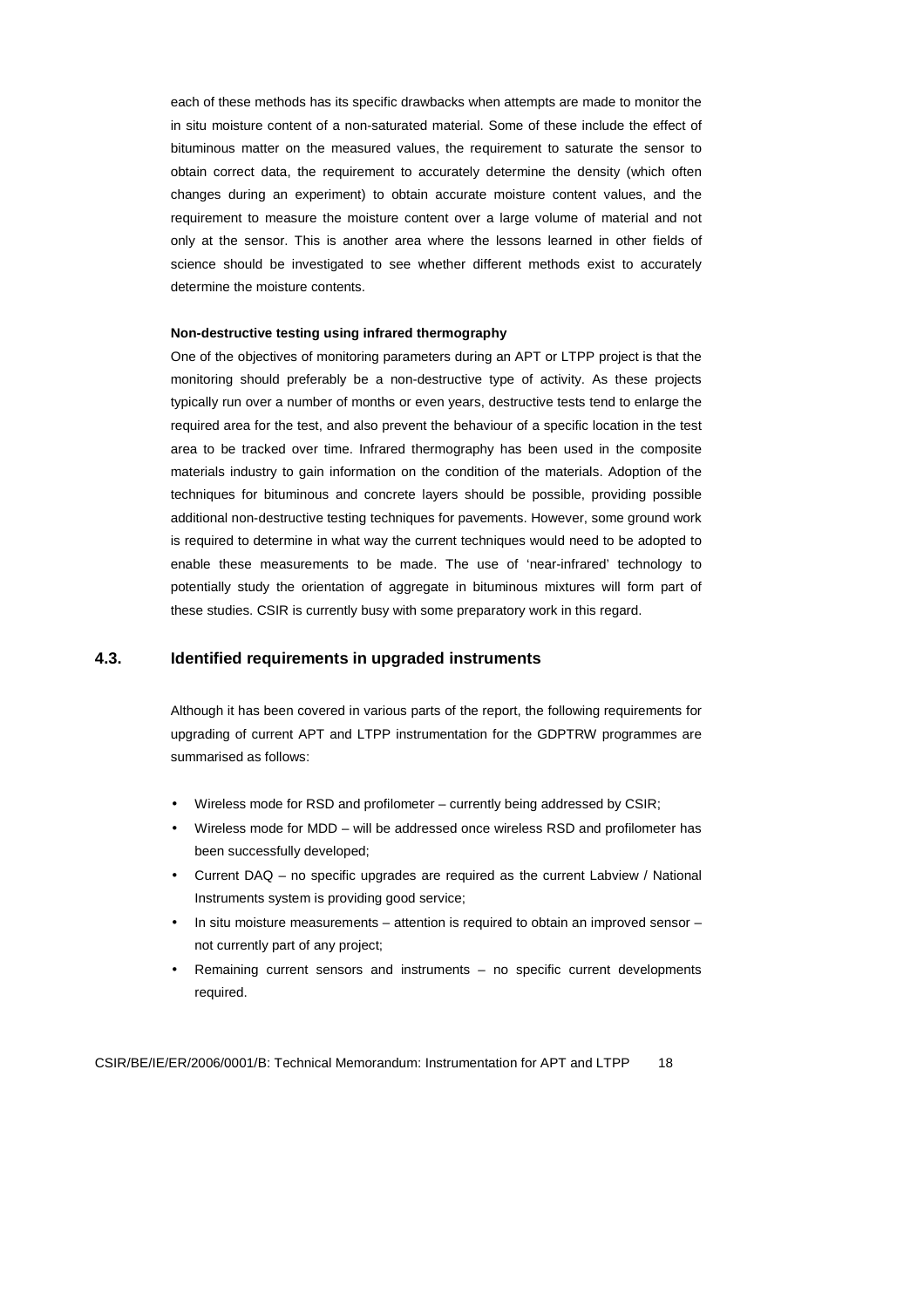In terms of upgraded and new instruments, the procurement of the Portable Seismic Pavement Analyzer (PSPA) should be mentioned. This device is due to start service early in 2006. Initially, an evaluation programme will be set up to develop a standard protocol for use of the device, as well as use of the data obtained from the device. Once these have been completed, the device will form part of the standard APT / LTPP instrumentation suite for The GDPTRW.

#### **4.4. Summary of Phase 3**

Phase 3 focused on the requirements for upgrading and development of new instruments and sensors. In this regard, six areas of new developments have been identified and some information provided on the current steps being taken to address these issues. An indication was also provided of the status of the current GDPTRW APT and LTPP instrumentation suite and required upgrading of these devices.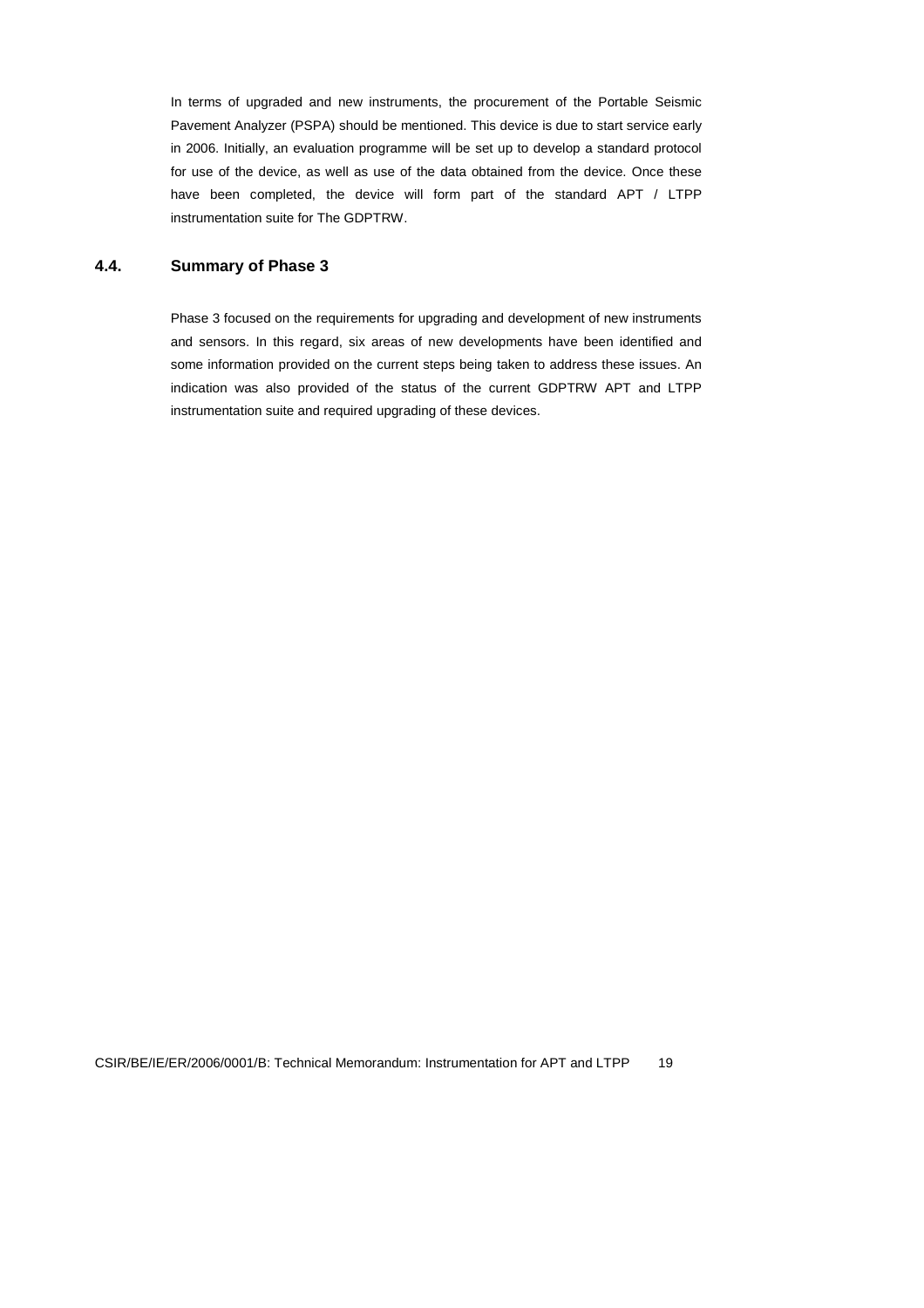### **5.1. Conclusions**

Based on the findings from the study, the following conclusions are drawn:

- There is a large range of potential parameters that can be monitored during APT and LTPP projects. However, the specific parameters required for each project should still be identified to ensure that parameters are not just monitored for the sake of monitoring them. A standard checklist can be used to ensure that relevant parameters are monitored using appropriate sensors and instruments;
- A variety of sensors and instruments exist for monitoring the identified parameters. However, while some of these sensors and instruments provide good data, others require improvements to enable reliable data to be collected consistently for APT and LTPP projects;
- Due to developments in electronics, smaller and improved sensors are constantly being developed. Some of these sensors may be appropriate for APT and LTPP once they are adapted to be used in the specific road material environment;
- There are specific requirements for new or upgraded sensors and instruments for the GDPTRW APT and LTPP programmes that need to be pursued. Some of these are already being addressed, while further research will be required for others.

### **5.2. Recommendations**

Based on the information provided in this report, the following recommendations are made:

- The checklist provided for the planning and execution for instrumentation on APT and LTPP projects should be used to ensure that appropriate parameters are being monitored using appropriate sensors and instruments;
- The current suite of sensors and instruments used on the GDPTRW APT and LTPP projects should be kept, with the focus on upgrading of the following instruments:
	- o Wireless RSD and profilometer (currently being addressed at CSIR);
	- o Wireless MDD (to be addressed once wireless RSD and profilometer has been completed);
	- o Improved in situ moisture measurement sensors / instruments to be procured (not currently being addressed);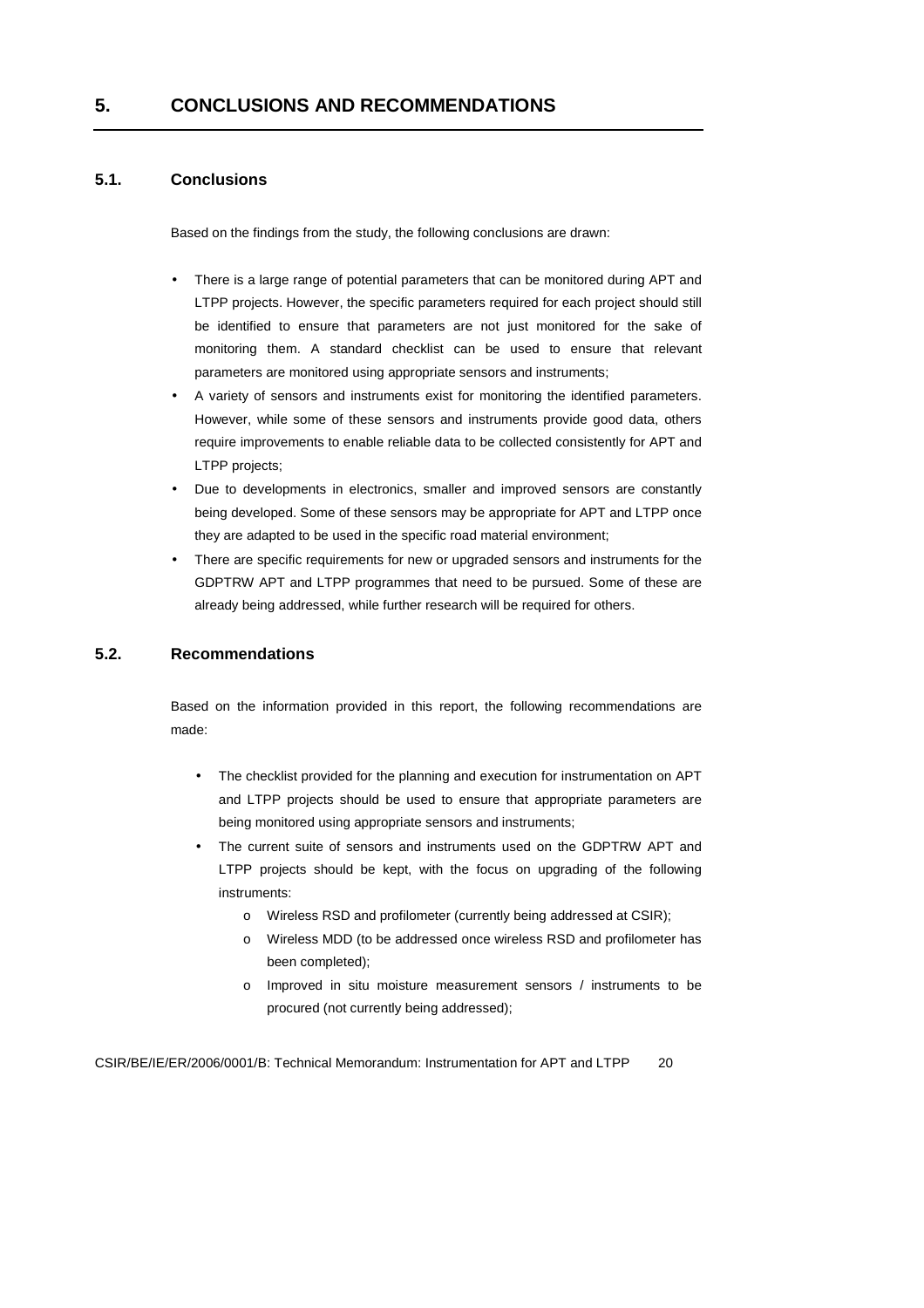- A plan should be developed for a systematic approach towards addressing the potential development of nano- and micro-scale sensors and instruments for the measurement of stresses and strains inside pavement layers, and
- The development of non-destructive thermography for pavement layer evaluation should be addressed to determine the feasibility of using this technology.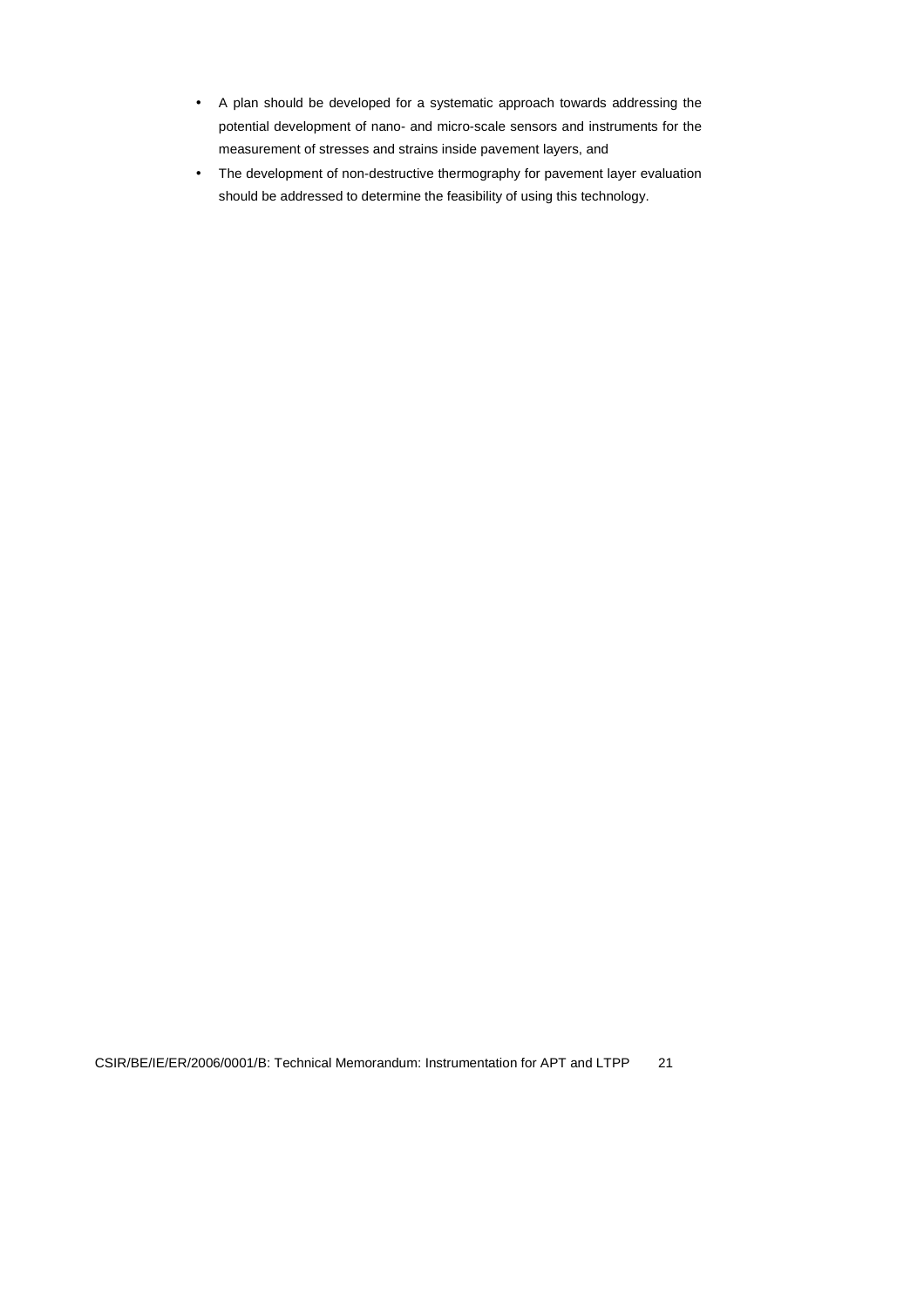Dunnicliff, J. 1988. Geotechnical instrumentation for monitoring field performance. Wiley-Interscience Publication, New York.

Figliola, R.S. and Beasley, D.E. 1995. Theory and design for mechanical measurements. 2<sup>nd</sup> edition, John Wiley and Sons, New York.

Hugo, F, and Epps Martin, A.L. 2004. Significant findings from full-scale accelerated pavement testing. NCHRP Synthesis 325, TRB, Washington D.C.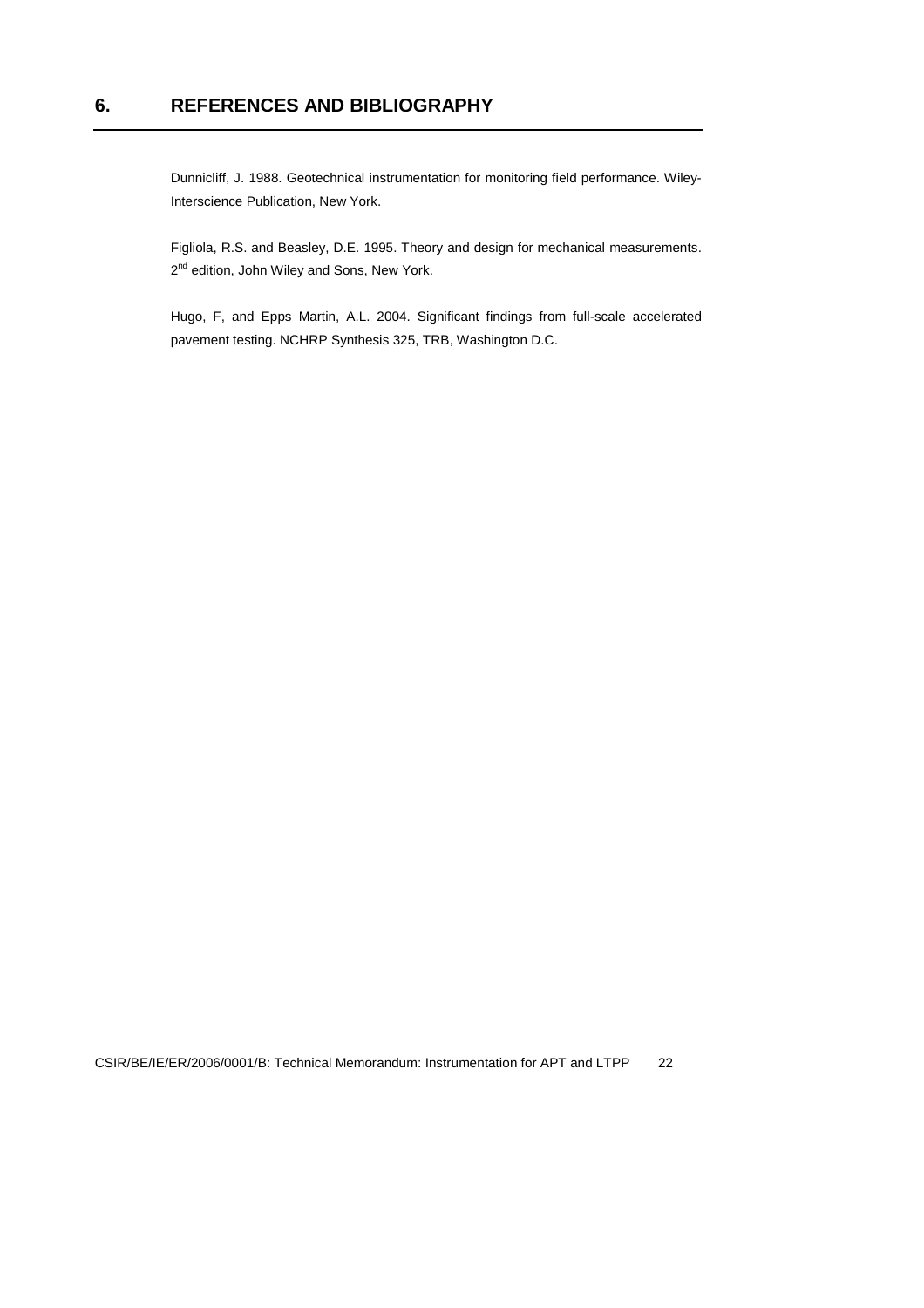#### **PROJECT PROPOSAL: PP/2005/04**

May 2005

Version 2.0

#### **APT AND LTPP INSTRUMENTATION INVESTIGATION**



Contact persons

| Name          | Affiliation             | Telephone Nr   | Facsimile Nr   | E-mail address     |
|---------------|-------------------------|----------------|----------------|--------------------|
| W Jvd M Stevn | 「ransportek             | (012) 841-2634 | (012) 841-3232 | wstevn@csir.co.za  |
| LJ du Plessis | <sup>-</sup> ransportek | (012) 841-2922 | (012) 841-3232 | lplessi@csir.co.za |

The content of this document is confidential and remains the intellectual property of CSIR Transportek.

#### **BACKGROUND, MOTIVATION AND PROBLEM STATEMENT**

Formatted: Bullets and Numbering

The GDPTRW HVS instrumentation is mainly used to measure the following properties of the pavement test section:

- Permanent surface deformation;
- Permanent in-depth deformation
- Elastic surface deflection;
- Elastic in-depth deflection;
- Temperature, and
- Crack activity, etc.

Each of the instruments used to measure these properties has been developed for specific use with the HVS and the data acquisition system currently used on the HVS. Most of these instruments have been used successfully over the last 15+ years. The protocols for measurements on the APT have been adopted for these instruments, and the staff understands them well. (The current instrumentation are shown in Appendix A).

However, the field of measurement and instrumentation develops and evolves as it is supported by electronic developments, and therefore improved instruments, refined measurements and more effective measurement techniques develop constantly. With this in mind, a specific project is being motivated to enable the HVS instrumentation package to be of world standard. During the last few years, two of the major new developments included the miniaturisation of electronic components and wireless communication developments. Both these developments will have a major impact on the way the

Appendix A: Proposal 23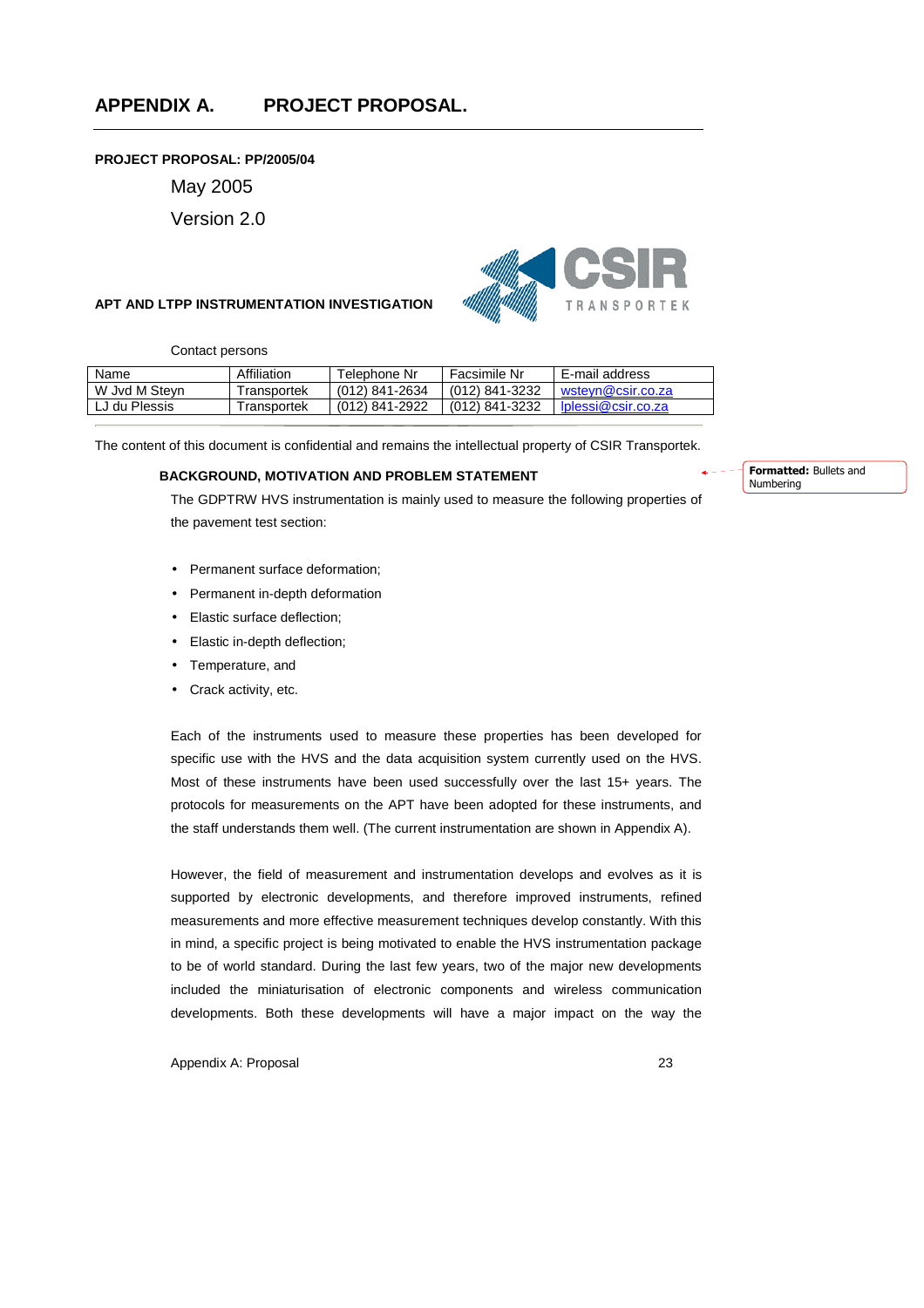pavement instrumentation is being used, as smaller instruments decrease the effect of the sensors on the pavement being studied, while wireless communication improves the reliability of the whole system.

There are also aspects of the current HVS instrumentation that have been identified over the years as possibly affecting the measurements. This includes an issue such as the effect of the hole required for installation of the MDD modules on the performance of the pavement structure.

This project is divided into three phases to ensure that each of the different aspects receives adequate focus and attention, and as the outcome of the first two phases will influence the details of the following phases:

- Evaluation of instrumentation needs;
- Evaluation of current and new instruments to meet needs, and
- Recommendations for developments and / or procurement on instrumentation.

#### **OBJECTIVES**

The objectives for each of these three phases are described below:

#### **Phase 1: Evaluation of instrumentation needs**

The objective of Phase 1 is to:

• Identify the specific parameters that need to be monitored / measured on an APT test section and develop a standard specification for instrumentation and measurements on APT sites.

#### **Phase 2: Evaluation of current and new instruments to meet needs**  The objective of Phase 2 is to:

• Develop an ideal list of instrumentation for APT sites.

### **Phase 3: Recommendations for developments and / or procurement on instrumentation**

The objective of Phase 3 is to:

Develop a plan to either procure or develop the required instrumentation where applicable.

CSIR/BE/IE/ER/2006/0001/B: Technical Memorandum: Instrumentation for APT and LTPP 24

Formatted: Bullets and Numbering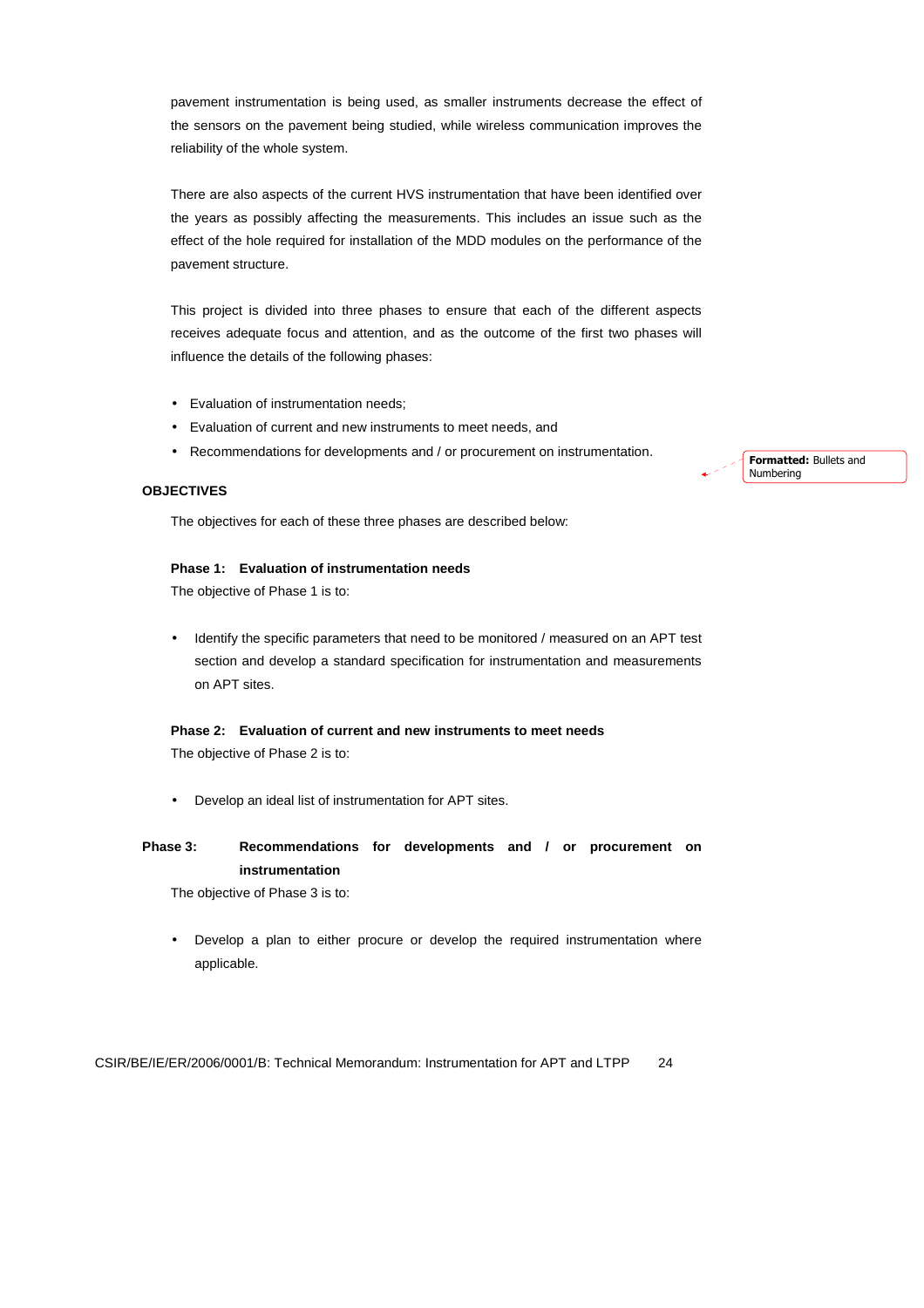#### **METHODOLOGY**

The methodology for each of these three phases is described below:

#### **Phase 1: Evaluation of instrumentation needs**

The methodology for Phase 1 includes to:

- Identify the specific parameters that need to be monitored / measured on an APT test section through a analysis of pavement research needs (literature study and survey of current international practice);
- Define the required measurement parameters for each of these parameters (i.e. resolution, accuracy etc), and
- Develop a standard specification for instrumentation and measurements on APT sites.

#### **Phase 2: Evaluation of current and new instruments to meet needs**

The methodology for Phase 2 includes to:

- Identify the currently available instrumentation both in South Africa and internationally – to monitor the identified parameters (literature study and survey of current international practice);
- Match the standard specification developed in Phase 1 with these instrumentation and identify the most appropriate instruments for the specific requirements;
- Identify instances where instruments need to be either upgraded or developed to fulfil the required role, and
- Develop an ideal list of instrumentation for APT sites.

### **Phase 3: Recommendations for developments and / or procurement on instrumentation**

The methodology for Phase 3 includes to:

- Make recommendations on the most appropriate suite of instruments for the HVS;
- Provide guidelines on the availability and requirements for development of instruments;
- Develop a plan to either procure or develop the required instrumentation where applicable.

#### Formatted: Bullets and Numbering

#### **PROJECT DELIVERABLES**

The deliverables for each of the three phases are defined below.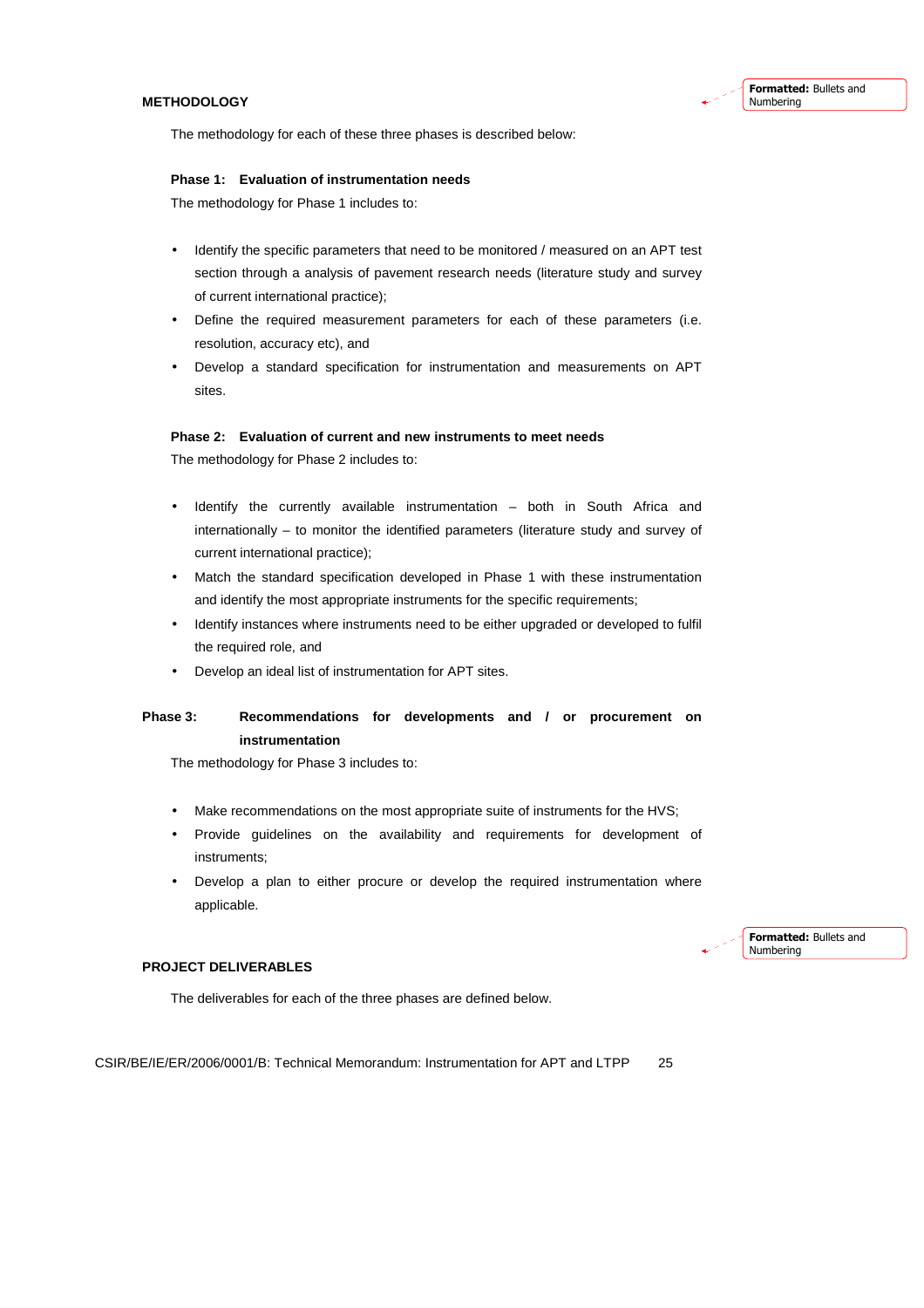#### **Phase 1: Evaluation of instrumentation needs**

A standard specification for instrumentation and measurements on APT sites, including the specific parameters that need to be monitored / measured on an APT test section and the required measurement parameters for each of these parameters (i.e. resolution, accuracy etc).

#### **Phase 2: Evaluation of current and new instruments to meet needs**

An ideal list of instrumentation for APT sites, indicating both locally available and internationally used instruments.

### **Phase 3: Recommendations for developments and / or procurement on instrumentation**

Recommendations on the most appropriate suite of instruments for the HVS, including guidelines on the availability and requirements for development of instruments.

> Formatted: Bullets and Numbering

#### **BENEFITS TO THE ROAD AUTHORITY**

The data obtained from an APT section is probably the most important aspects of the study. This data are used to develop an understanding of the pavement behaviour, to develop models from and as input data in various analysis processes.

Although the current data mostly provide good information for these processes, it is necessary to ensure that the data collection process is effective, economical and accurate. The outcome of this project will enable the road authority (owner of the HVS) to understand the quality of the current data that emerge from the APT programme, and the available improvements that can be made to this data through improved sensors and instruments.

The overall benefit will be more cost effective and reliable data emerging from a major investment, causing a better understanding of the risk associated with various pavement structures. This should assist the road authority to improve the overall management of its assets.

 **IMPLEMENTATION** 

The findings of this project will be implemented through the use of improved instrumentation on all APT projects, as well as other related pavement studies (i.e. LTPP studies) where applicable.

CSIR/BE/IE/ER/2006/0001/B: Technical Memorandum: Instrumentation for APT and LTPP 26

Formatted: Bullets and Numbering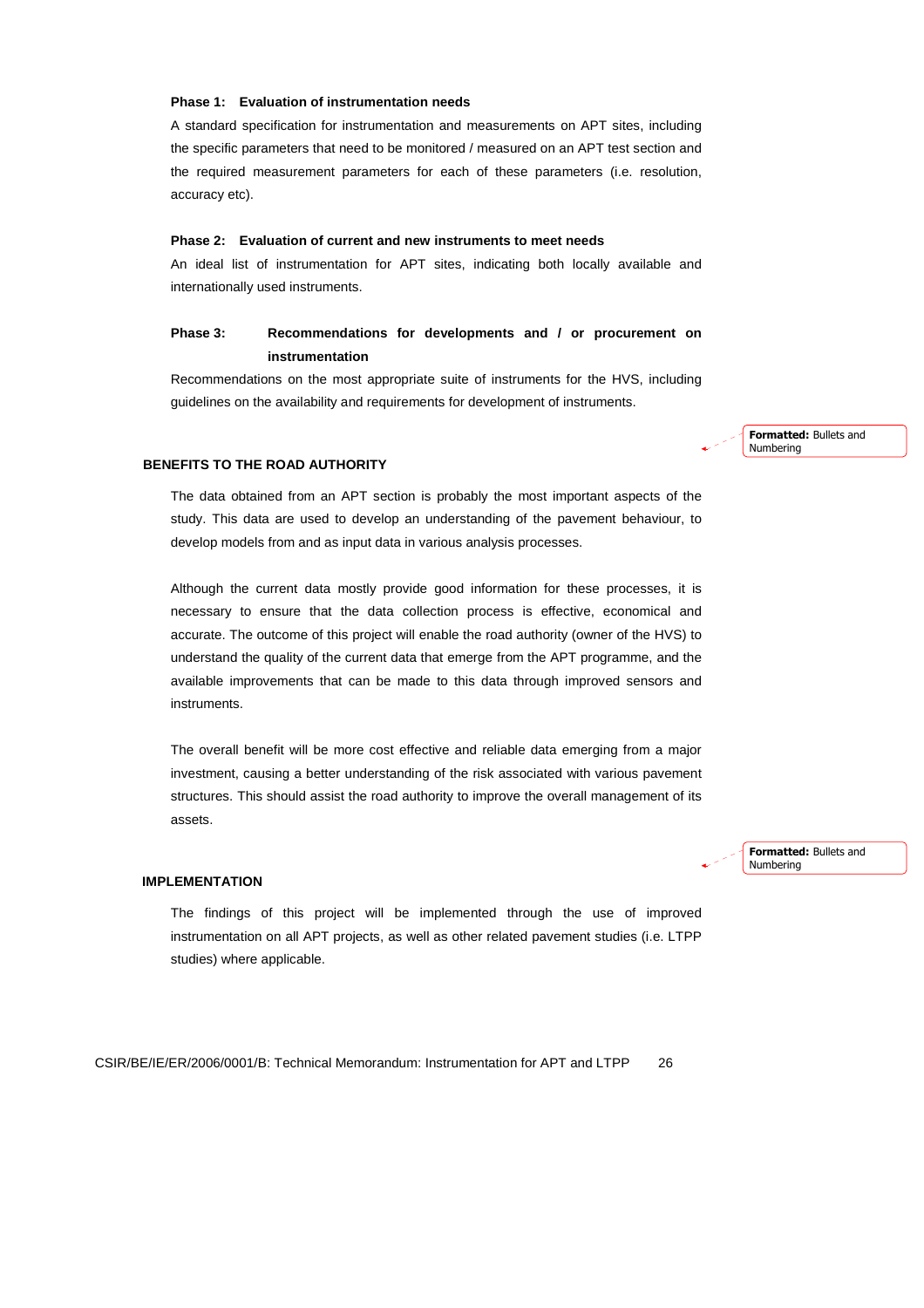#### **COST**

The estimated cost of this project is shown in Table 1. This cost is based on the current proposal and will be affected by any changes to the proposal. It does not include the development or procurement of any new instrumentation at this stage, as these steps will be dependent on the outcome of the project.

| <b>PHASE</b>    | <b>HR</b>  | <b>HRS</b>              | <b>RATE</b> | <b>TOTAL</b> |
|-----------------|------------|-------------------------|-------------|--------------|
| 1               | <b>WS</b>  | 24                      | R 600       | R 32 084.00  |
|                 | <b>LDP</b> | 24                      | R 690       |              |
|                 | <b>CF</b>  | $\overline{\mathbf{4}}$ | R 407       |              |
| $\overline{2}$  | <b>WS</b>  | 12                      | R 600       | R 16 856.00  |
|                 | <b>LDP</b> | 12                      | R 690       |              |
| 3               | <b>CF</b>  | 4                       | R 407       | R 12 912.00  |
|                 | WS         | 12                      | R 600       |              |
|                 | <b>LDP</b> | $12 \overline{ }$       | R 690       |              |
| <b>SUBTOTAL</b> |            |                         |             | R 61 852.00  |
| <b>VAT</b>      |            |                         |             | R 8 659.28   |
| <b>TOTAL</b>    |            |                         |             | R 70 511.28  |

### **Table 1: Estimated cost.**

#### **PROJECT TEAM**

Principle Investigator (PI): WJvdM Steyn Technical support: L du Plessis, D Jones, C Fisher, W du Preez

Formatted: Bullets and Numbering

Formatted: Bullets and

Numbering

#### **SCHEDULE**

The provisional schedule is project is shown in Table 2. This schedule is based on the current proposal and will be affected by any changes to the proposal. Based on this schedule the anticipated completion date for the project is 3 months after acceptance of the proposal.

| Table 2: Approximate Gantt chart |  |
|----------------------------------|--|
|----------------------------------|--|

| <b>TASK</b> | Month 1    | Month 2 | Month 3 |
|-------------|------------|---------|---------|
|             | <b>XXX</b> |         |         |
| r           |            | XX      |         |
| ູ<br>- 2    |            |         | XX      |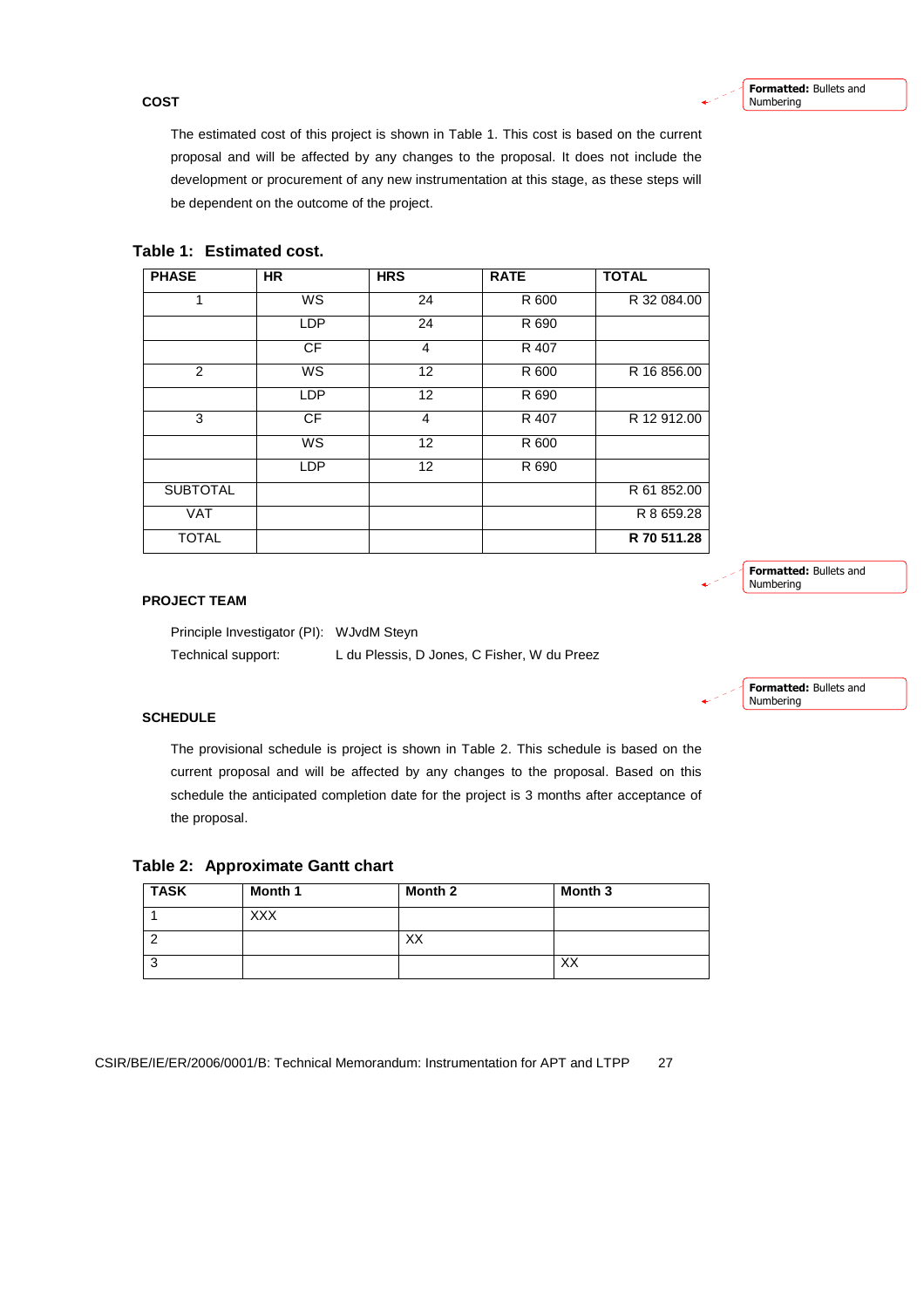#### **PROJECT MANAGEMENT AND PAYMENT SCHEDULE**

Payment will be made based on detailed monthly invoices. The progress of the project will be measured against the Gantt chart shown in Section 9. Progress will be presented and discussed at monthly technical meetings.

After Phase 1 a meeting will be held with the client to agree on the properties identified to be measured.

#### **APPROVAL OF PROJECT**

Formatted: Bullets and Numbering